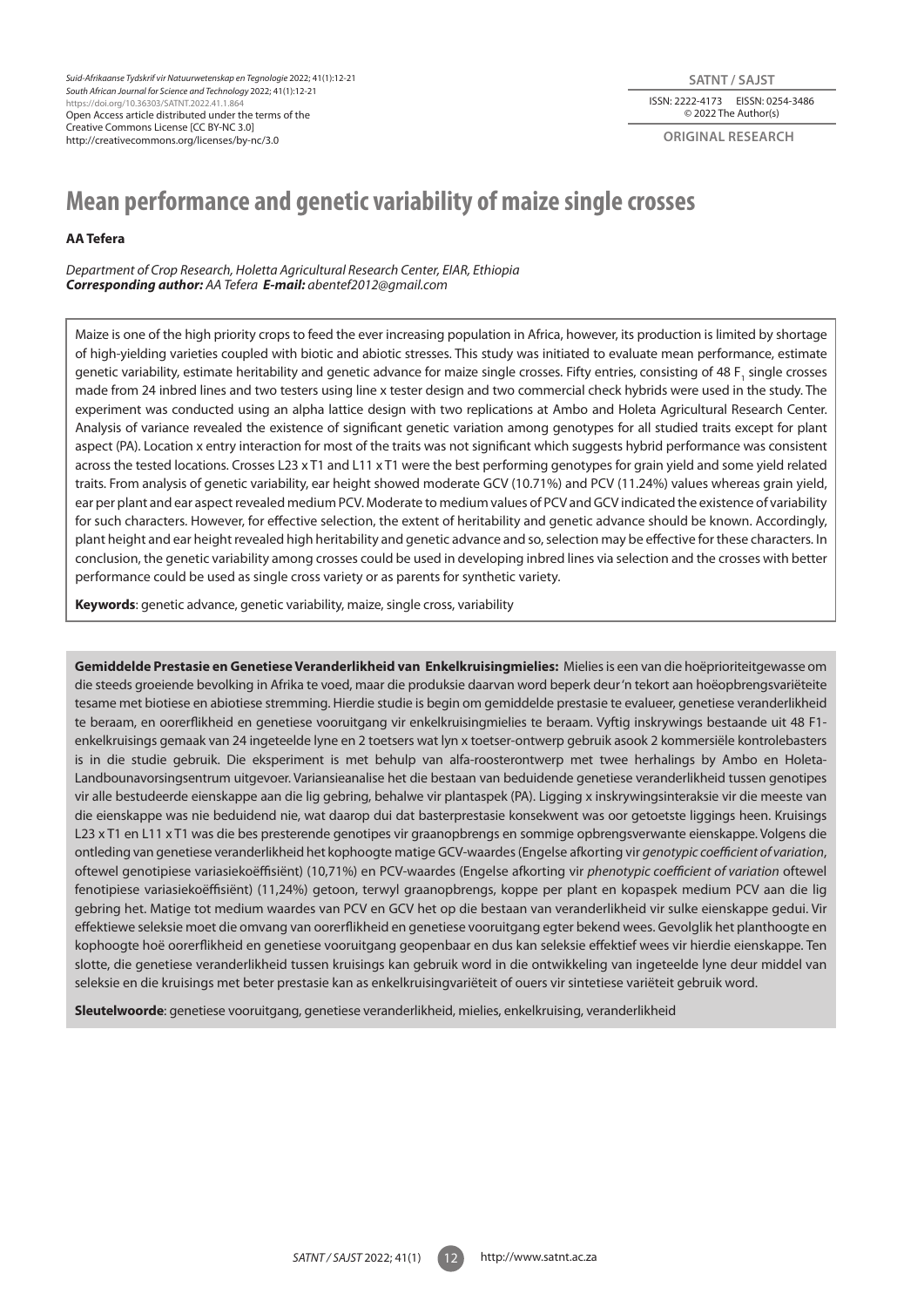# **Introduction**

Maize (Zea mays L,  $2n = 2x = 20$ ), a member of the grass family Gramineae (Poaceae), is one of the oldest cultivated crops. Maize is predominantly cross-pollinated by wind, but self-pollination is also possible (Sleper & Poehlman, 2006). The crop is grown over a wide range of environmental conditions.

Maize is the most important crop worldwide and the basic trade product recurring ingredient for millions of people in Sub-Saharan Africa (Nzuve, et al., 2013). It has also become the most important staple food in rural Ethiopia (Tsedeke, et al., 2015). The crop has significant importance worldwide as human food, industrial raw material and animal feed. Approximately 88% of maize produced in Ethiopia is consumed as food, both as green and dry grain (Tsedeke, 2015). Maize is one of the strategic crops for the achievement of food security. Prasanna et al. (2001) noted that the crop is a vital source of calories, protein, and some important vitamins and minerals to billions of people worldwide, particularly in Africa, South America and Asia.

Genetic improvement in traits of economic importance along with maintaining a sufficient amount of variability is always the desired aim in maize breeding programmes (Hallauer, 1973). Dudley and Moll (1969) and Welsh (1990) noted information on the nature and magnitude of genetic variability greatly helps in formulating sound crop breeding programmes. If the character expression of two individuals could be measured in an environment exactly identical for both, differences in expression would result from genetic control and hence such variation is called genetic variation (Welsh, 1990). Several genetic variability studies have been conducted on different crop species based on quantitative and qualitative characteristics to decide on genetically distant parents for hybridisation (Hailegiorgis, Mebrahtom & Tsige, 2011). Grzesiak (2001) observed considerable genotypic variability among various maize genotypes for different traits. Bernardo (1995) and Ihsan, Khalil & Hidayat-ur-Rahman (2005) also reported significant genetic differences for morphological parameters for maize genotypes. This variability is a key to crop improvement (Welsh, 1981). Improvement of crops requires creation and introduction of genetic variation, inbreeding coupled with selection and extensive evaluation of breeding materials at multiple locations to identify adapted and stable genotypes with desirable agronomic traits. Heritability is a measure of the correspondence between breeding value and phenotypic values (Falconer & Mackay, 1996). Allard (1960) used the term "heritability" to specify the genetic portion of the total variability.

In Ethiopia, maize improvement started half a century ago (Mosisa, et al., 2002). Several promising genotypes of east African origin were introduced and evaluated at different locations. In order to improve the genetic diversity of local germplasm, it is important to know the extent of already existing genetic variations in the material. Finally, the study aimed to evaluate the mean performance, estimate genetic variability in maize and estimate the heritability and genetic advance under selection for maize single cross hybrids.

# **Materials and Method**

The experiment was conducted at Ambo and Holeta Agricultural Research Centers of the Ethiopian Institute of Agricultural Research (EIAR) during the main cropping season of 2017. Holeta Agricultural Research Center (HARC) is located in the West Showa zone of the Oromia region, 33 km west of Addis Ababa at 09°04'12"N latitude and 38°29'45"E longitude and an elevation of 2400 m.a.s.l. The centre receives an average rainfall of 1102 mm per annum. The maximum and minimum temperatures of this site are 6 °C and 22 °C, respectively. The centre has nitosols and vertisols soil types with pH of 6.0 (Tamene, et al., 2015). Ambo Agricultural Research Centre (AARC) is located in the West Showa zone of the Oromia region, 114 km west of Addis Ababa at 8°57'N latitude and 37º51'E longitude with an altitude of 2225 m.a.s.l. The site receives an average rainfall of 1115 mm. The maximum and minimum temperatures of this site are 11.7 °C and 25.4 °C, respectively. The soil type of Ambo is clay (heavy vertisols) with a pH of 7.8 (Demissew, 2014).

# **Experimental Materials**

The experiment consisted of 50 maize entries which included 48 testcrosses and two hybrid checks (AMH853-Kolba and AMH851-Jibat). The testcrosses (48) were generated from the crossing of 24 inbred lines (female parents) with two testers (male parents) in line x tester mating design during 2015/2016 cropping season at Ambo Agricultural Research Center. The hybrid checks, AMH851 (Jibat) and AMH853 (Kolba) are released for highland and sub-humid agro ecologies of Ethiopia. They are three-way cross hybrid varieties released by Ambo Agricultural Research Centre, highland maize breeding programme in 2011 and 2015, respectively. They take about 178 days for grain to mature at Ambo and similar environments. Besides, hybrid checks are high yielding, tolerant/resistant to major maize disease in the country and well adapted to the altitude ranging from 1800–2600 m in the highland sub humid agro-ecological conditions of the country (MoANR, 2016).

# **Experimental Design and Procedure**

The experimental materials along with two hybrid checks were grown during the 2016/2017 main cropping season using an alpha lattice design (Patterson & Williams, 1976) with two replications, 10 incomplete blocks and five plots per the incomplete blocks at both locations. Each entry was planted in a single row plot of 5.25 m length with a spacing of 75 cm between rows and 25 cm between plants. Seeds were planted with two seeds per hill and later thinned to one plant at four leaf stage. All agronomic practices were done as per the recommendation of the locations.

# **Data collected and analysis**

Days to 50% anthesis (AD), days to 50% silking (SD), anthesissilking interval (ASI), ear aspect (EA), plant aspect (PA), grain yield (GY), number of ears per plant (EPP) and thousand kernel weight (TKW) on plot basis. On plant basis, data were collected on plant height (PH), ear height (EH), ear length (EL), ear diameter (ED),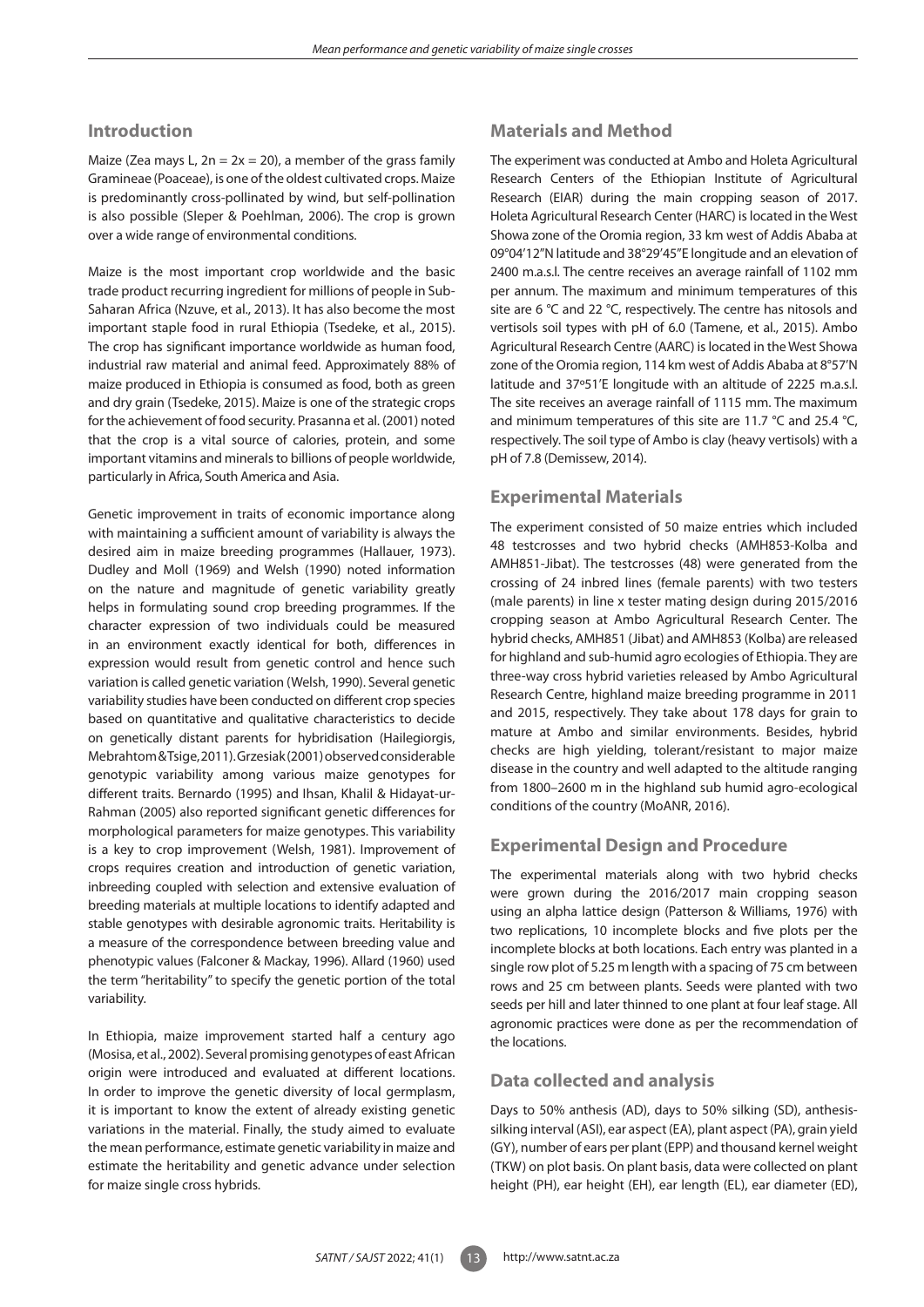#### **Table I:** List and pedigree of parents and hybrid checks used for the study

| SN           | Line Code Pedigree |                                                                 | <b>Origion</b>            |
|--------------|--------------------|-----------------------------------------------------------------|---------------------------|
| $\mathbf{1}$ | L1                 | (CML442*/OFP4)-B-4-2-2-BBB-#                                    | AMB16N42-29/AMB16N42-144  |
| 2            | L2                 | (CML495*/OFP14)-7-1-5-1-1-BB-#                                  | AMB16N42-107/AMB16N42-144 |
| 3            | L <sub>3</sub>     | (CML442*/OFP4)-B-17-1-1-BBB-#                                   | AMB16N42-32/AMB16N42-144  |
| 4            | L4                 | (CML495*/OFP6)-B-27-1-1-B-#                                     | AMB16N42-142/AMB16N42-144 |
| 5            | L <sub>5</sub>     | (CML539*/OFP14)-2-1-1-2-2-BB-#                                  | AMB16N42-16/AMB16N42-144  |
| 6            | L6                 | (CML442*/OFP4)-B-17-5-1-BBB-#                                   | AMB16N42-36/AMB16N42-144  |
| 7            | L7                 | (CML395*/OFP105)-1-1-1-1-1-BB-#                                 | AMB16N42-38/AMB16N42-144  |
| 8            | L8                 | (CML395*/OFP105)-1-2-3-1-1-BB-#                                 | AMB16N42-39/AMB16N42-144  |
| 9            | L <sub>9</sub>     | CML539*/OFP1)-B-11-2-2-BBB-#                                    | AMB16N42-20/AMB16N42-144  |
| 10           | L <sub>10</sub>    | (CML444*/OFP23)-6-3-1-1-1-BB-#                                  | AMB16N42-44/AMB16N42-144  |
| 11           | L11                | (LPSC7-F96-1-2-1-1-BBB*/OFP9)-3-2-1-1-1-BB-#                    | AMB16N42-2/AMB16N42-144   |
| 12           | L12                | (CML444*/OFP14)-3-2-4-1-2-BB-#                                  | AMB16N42-47/AMB16N42-144  |
| 13           | L13                | (CML444*/OFP4)-B-4-1-1-BBB-#                                    | AMB16N42-50/AMB16N42-144  |
| 14           | L14                | (CML444*/OFP4)-B-6-1-1-BBB-#                                    | AMB16N42-51/AMB16N42-144  |
| 15           | L <sub>15</sub>    | (CML537*/OFP106)-6-1-3-1-2-BB-#                                 | AMB16N42-53/AMB16N42-144  |
| 16           | L <sub>16</sub>    | (CML537*/OFP106)-7-1-2-1-2-BB-#                                 | AMB16N42-56/AMB16N42-144  |
| 17           | L17                | (CML491*/OFP4)-B-10-1-2-BBB-#                                   | AMB16N42-88/AMB16N42-144  |
| 18           | L <sub>18</sub>    | CML546-#                                                        | AMB16N42-61/AMB16N42-144  |
| 19           | L <sub>19</sub>    | ([SYN-USAB2/SYN-ELIB2]-12-1-1-1-B*4-BBB*/OFP105)-4-2-1-1-2-BB-# | AMB16N42-62/AMB16N42-144  |
| 20           | L20                | ([CML312/[TUxPSEQ]C1F2/P49-SR]F2-45-3-2-1-                      | AMB16N42-75/AMB16N42-144  |
|              |                    | BB//INTA-F2-192-2-1-1-1-BBBB]-1-5-1-1-1-                        |                           |
|              |                    | BBB-BBB*/OFP106)-1-2-2-2-1-BB-#                                 |                           |
| 21           | L21                | ([CML444/CML395//DTPWC8F31-1-1-2-2-BB]-4-2-2-1-2-               | AMB16N42-65/AMB16N42-144  |
|              |                    | BB-BBB*/OFP105)-1-4-3-3-2-BB-#                                  |                           |
| 22           | L22                | ([CML444/CML395//DTPWC8F31-1-1-2-2-                             | AMB16N42-66/AMB16N42-144  |
|              |                    | BB]-4-2-2-1-2-BB-BBB*/OFP105)-2-1-1-2-1-BB-#                    |                           |
| 23           | L <sub>23</sub>    | (LPSC7-F71-1-2-1-2-BBB*/OFP2)-B-1-3-2-BBB-#                     | AMB16N42-8/AMB16N42-144   |
| 24           | L24                | [CML444/CML395//DTPWC8F31-1-1-2-2-BB]-4-2-2-2-1-B*7-B-#         | AMB16N42-69/AMB16N42-144  |
|              |                    | <b>Tester</b>                                                   |                           |
| 25           | T1                 | <b>FS59</b>                                                     | Heterotic group           |
| 26           | T <sub>2</sub>     | <b>FS67</b>                                                     | Heterotic group           |
|              |                    | Checks                                                          |                           |
| 27           |                    | <b>JIBAT</b>                                                    | 3-way hybrids             |
| 28           |                    | <b>KOLBA</b>                                                    | 3-way hybrids             |

*Source: Ambo plant protection research center, highland maize breeding program (2017)*

number of kernel rows per ear (KRPE) and number of kernels per row (KPR). Plant aspect and ear aspect were measured in 1 to 5 scales.

The data collected was analysed by PROC GLM procedure using SAS statistical package (SAS institute, 2014). Location, replication and blocks were considered as random and entry/ genotype as fixed factors with statement of RONDOM and TEST option. The significance of mean squares for entries and location in combined analysis were tested against the mean squares for their corresponding interaction with location as error term, while their interaction with location was tested against their corresponding pooled error.

Variance components were computed to identify genetic variability among single crosses of maize. Error ( $\sigma^2$ e), genotypic ( $\sigma$ <sup>2</sup> g) and phenotypes ( $\sigma$ <sup>2</sup> p) variances were calculated from expected mean squares of analysis of variance by adopting the formula suggested by Hallauer and Miranda (1988). Then, the phenotypic (PCV%) and genotypic coefficient of variation

(GCV%) were estimated. GCV and PCV values were categorised as low (0–10%), moderate (10–20%) and high (20% and above) values as indicated by (Deshmukh, Basu & Reddy, 1986).

Broad sense heritability across location was computed for all traits based on the formula given by Falconer and Mackay (1996). Expected genetic advance under selection for each trait at selection intensity of 5% was computed using the procedure given by Allard (1960).  $GA = K.h^2b$ .σp, where:  $GA = Expected$ genetic advance,  $k =$  the standardised selection differential at 5% selection intensity (K = 2.063), σp = Phenotypic standard deviation,  $h^2b$  = Heritability in broad sense.

# **Results and Discussion**

The analysis of variances for yield and yield-related traits for the combined location are presented in Table II. Significant differences were detected between the two locations for all of the studied traits except for ear length, indicating that the two locations differed in the environmental conditions thus causing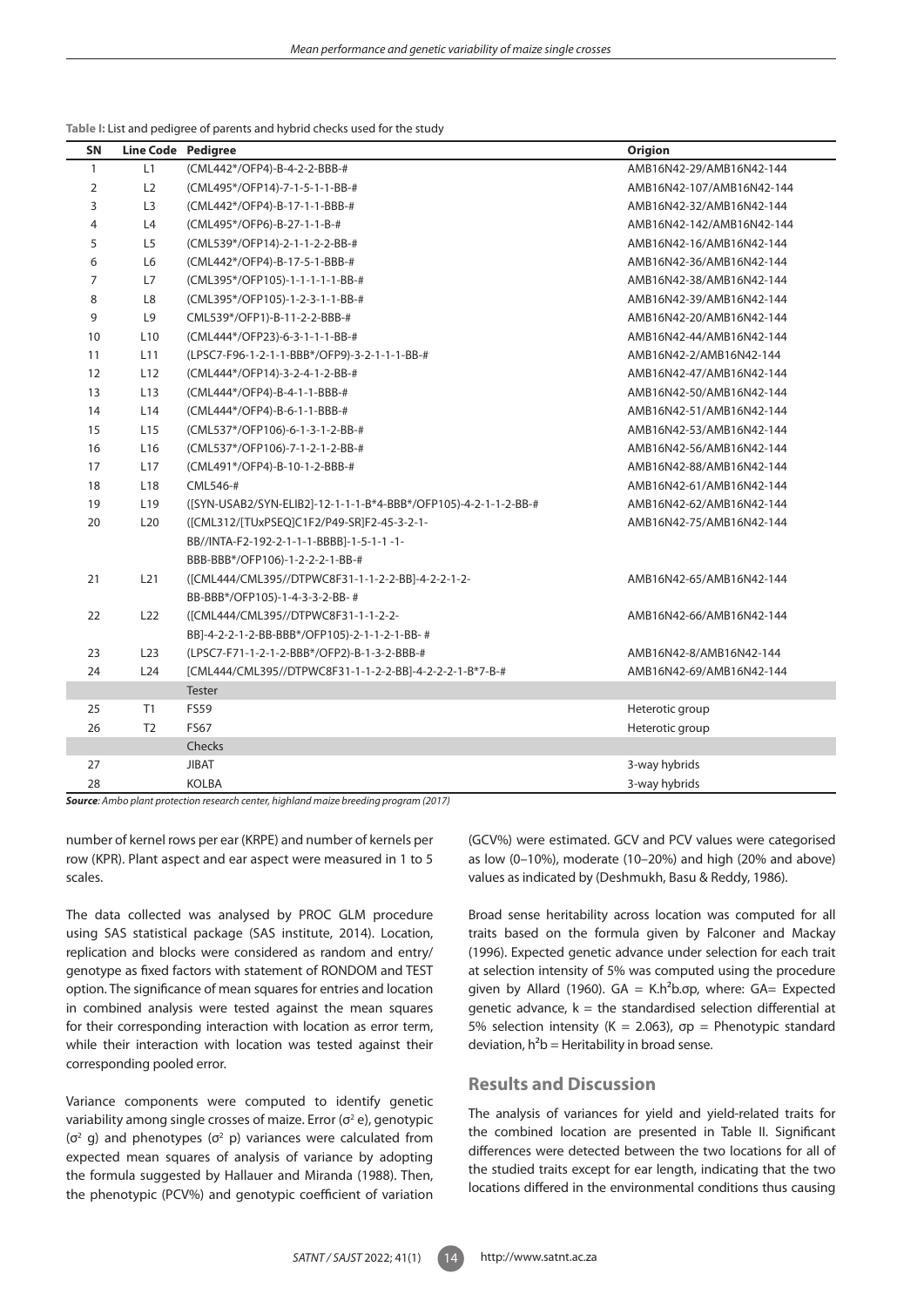variation. Entry differences were significant ( $p < 0.01$  or  $p < 0.05$ ) for all traits except for plant aspect (Table II). Entries differed in their performance from one location to another for variables like grain yield, plant and ear height, ear diameter and thousand kernels as entry x location interaction was significant. Gudeta, Dagne & Habtamu, (2015) also found significant entry x location interaction for grain yield, thousand kernels weight and ear height for different maize genotypes. Beyene et al. (2011) and Murtadha et al. (2016) also reported significant entry x location interaction effect for some yield and its components in maize and indicated the presence of wide variability with regard to tested entry and locations. The result showed that location played a significant role in the variation of these traits. If significant genotype x location interaction mean squares existed, different genes involved in controlling the traits show the inconsistency of the genes over locations (Dagne, 2008). The interaction of entry with location suggests further evaluation of the genotypes across a greater number of locations to minimise environmental effect from computation genetic variance.

# **Mean Performance**

The mean performance of 50 entries which include 48 crosses and two standard checks were evaluated across location for grain yield and yield-related traits as presented in Table II. Across location, the overall mean grain yield was 7.54 t ha<sup>-1</sup> ranging from 4.64 (L13 x T1) to 10.17 t ha<sup>-1</sup> (L23 x T1). Out of 48 crosses, two crosses namely L23 x T1 (10.17 t ha<sup>-1</sup>) and L11 x T1 (9.50 t ha<sup>-1</sup>) significantly out yielded the hybrid checks AMH853 (Kolba, 7.78t ha<sup>-1</sup>) and AMH851 (Jibat, 7.68t ha<sup>-1</sup>). Most of the crosses with the highest grain yield involved FS59 as one of the parents thereby indicating that FS59 and inbred lines could be from different heterotic groups for this trait.

Across locations, mean values of days to 50% anthesis, days to 50% silking and anthesis- silking interval ranged from 100 (Jibat) to 108.75 d (L13 x T1), 101.75 (Jibat) to 110.75 d (L17 x T1) and -1.50 d (L12 x T2) to 2.25 (L18 x T1) with overall mean of 104.53, 105.29 and 0.63d, respectively (Table III). However, all crosses were not significantly earlier to the hybrid checks which are in agreement with the findings of Elmyhum (2013) and Demissew (2014). Crosses L9 x T2, L11 x T2, L12 x T2, L18 x T2 and L21 x T2 had narrower ASI than hybrid checks. Due to frost problems and climate change, breeders should concentrate on developing early flowering maize varieties with high yield.

Overall means for plant and ear height were 251.25 and 136.66 cm ranging from 207.5 (L18 x T2) to 292.5 cm (L5 x T1) and 109.75 (L24 x T2) to 183.75 cm (L12 x T1), respectively. Twenty (20) and eight (8) crosses showed significantly shorter and taller plant height over Kolba (259.25 cm) and Jibat (258.50 cm). Twenty six (26) and eleven (11) crosses had significantly lower ear placement compared to Kolba (144.75cm) and Jibat (135cm), respectively. Most of the lines crossed with FS67 had shorter plant and ear height which indicates that FS67 had the tendency to reduce plant stature. Furthermore, high yielding crosses were taller in plant and ear height. Al-Tabbal et al*.* (2012) suggested that tall genotypes excelled in capacity to support kernel growth through stem reserve mobilisation. In contrast, Abadassi (2015) reported that reduced plant and ear height could be important in decreasing the problem of lodging, increasing physiological efficiency and facilitating harvesting activity. As a result, the variety with medium plant height and ear placement could be affordable.

The overall mean values of the number of ears per plant, ear length and ear diameter were 1.7, 15.47 cm and 4.32 cm ranging from 1.25 cm (L8 x T2) to 2.20 cm (L23 x T1), 12.50 (L9 x T2) to 18.25 cm (L15 x T2), and 4.67 (L10 x T1) to 3.96 (L7 x T2), respectively. Seventeen crosses and one cross (L15 x T1) showed significantly higher ears per plant and longer ear length over Kolba (AMH854), respectively. The crosses that had higher grain yield were also prolific, which indicates that an increasing

```
Table II: Analysis of variance for yield and yield-related traits of 48 testcross and two hybrid checks evaluated at Holeta and Ambo, 2017
```

| <b>Traint</b> | $L, df=1$  | $Re(L)df=2$ | $B(L^*R)$ | Ent        | Ent*L     | Error   | Mean            | CV%   | $\mathbb{R}^2$ |
|---------------|------------|-------------|-----------|------------|-----------|---------|-----------------|-------|----------------|
|               |            |             | $df = 36$ | $df = 49$  | $df = 49$ | $df=62$ | $±$ SE(m)       |       |                |
| GY            | $8,38*$    | 0,03        | 1,29      | $4,41*$    | $2,63**$  | 1.1     | $7,53 \pm 0.52$ | 13.9  | 0,86           |
| AD            | 14162.4**  | $24.23**$   | 2,96      | $13.33**$  | 2,77      | 3.18    | 104,52±0,89     | 1,71  | 0,99           |
| SD            | 18489.6**  | $19.34**$   | 2,60      | $15,66***$ | 2,51      | 3.31    | 105,15±0,91     | 1,73  | 0,99           |
| ASI           | $0.63***$  | 0,001       | 0,005     | $0.007*$   | 0,005     | 0,004   | $1,2 \pm 0,03$  | 5,52  | 0,86           |
| PH            | 574,6**    | 779,0**     | 161,6     | 1631,89**  | $237,4*$  | 139,1   | 251,07±5,9      | 4,70  | 0,93           |
| EH            | 5724.5**   | 398,33**    | 45,04     | 943.11**   | 85,85*    | 54,64   | $136,66\pm3,7$  | 5,41  | 0,95           |
| <b>EPO</b>    | $0.07**$   | 0,0002      | 0,001     | $0,004**$  | 0,0007    | 0,002   | $0,54\pm0,02$   | 7.33  | 0,79           |
| <b>EPP</b>    | $1,49**$   | 0,007       | 0,03      | $0.13***$  | 0,05      | 0,03    | 1,70±0,09       | 10.18 | 0,86           |
| EA            | $0.78*$    | $0.91***$   | 0,13      | $0.43***$  | 0,19      | 0,13    | $3,12\pm0,18$   | 11.56 | 0,84           |
| PA            | $2,88**$   | $0.75*$     | 0,15      | 0,20       | 0,14      | 0,20    | $3,30\pm0,22$   | 13,69 | 0,70           |
| <b>EL</b>     | 1,69       | $8,82**$    | 0,98      | $3,61***$  | 1.21      | 0,81    | 15,47±0,45      | 5,82  | 0,88           |
| <b>ED</b>     | $1,62**$   | 0,004       | 0,03      | $0,10***$  | $0.03***$ | 0,03    | $4,32\pm0,09$   | 3,84  | 0,86           |
| <b>KRPE</b>   | $10.76***$ | 0,58        | $0,63*$   | $1.21***$  | 0,47      | 0,37    | $12,86 \pm 0.3$ | 4,74  | 0,86           |
| <b>KPR</b>    | $19.22*$   | $25.22**$   | $7,43*$   | $8.51***$  | 6,50      | 4.22    | $32,3 \pm 1,03$ | 6,37  | 0,83           |
| <b>TKW</b>    | 193827.8** | 27.26       | 743,1     | 3102.2**   | $1603.9*$ | 947,3   | 305,0±15,39     | 10.09 | 0,90           |

Grain yield (GY), Days to 50% anthesis (AD), days to 50% silking (SD), anthesis-silking interval (ASI), plant height (PH), ear height (EH), number of ear per plant (EPP), ear aspect (EA), plant aspect (PA), ear length (EL), ear diameter (ED), number of kernel rows per ear (KRPE) and number of kernels per row (KPR) and thousand kernel weight (TKW)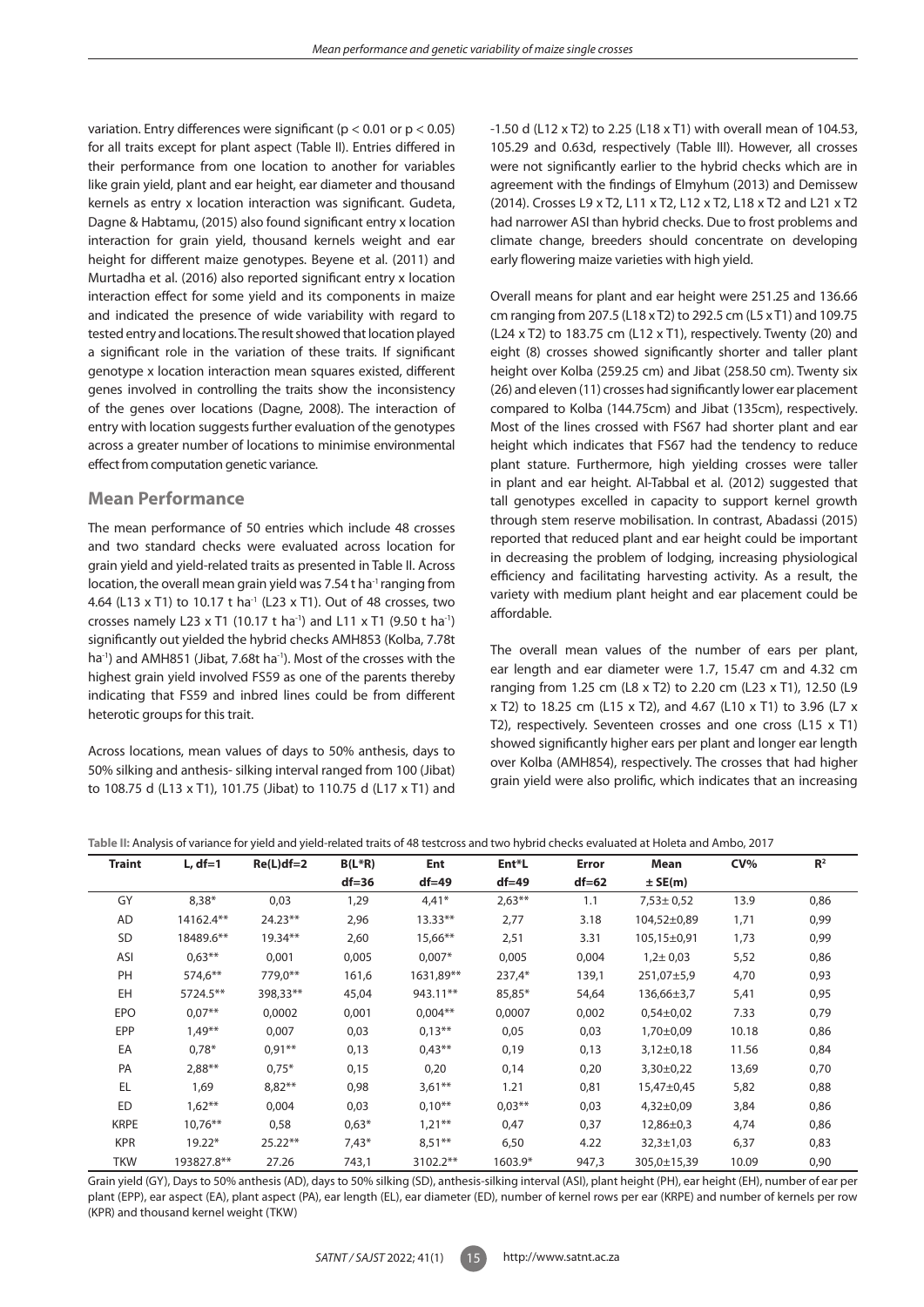| SN           | <b>ENTRY</b>                   | GY    | <b>AD</b> | <b>SD</b> | ASI     | PH     | <b>EH</b> | <b>EPO</b> | <b>EPP</b> | EA        |
|--------------|--------------------------------|-------|-----------|-----------|---------|--------|-----------|------------|------------|-----------|
|              |                                | t/ha  | days      | days      | days    | cm     | cm        | ratio      | no         | 1-5 scale |
| $\mathbf{1}$ | L1xT1                          | 8.16  | 102,75    | 103,75    | 1.00    | 278,25 | 159,75    | 0,57       | 1,96       | 2,88      |
| 2            | L1xT2                          | 7,77  | 102,50    | 102,25    | $-0,25$ | 243,50 | 128,75    | 0,53       | 1,95       | 2,88      |
| 3            | L <sub>2x</sub> T <sub>1</sub> | 8,59  | 105,00    | 105,25    | 0,25    | 254,75 | 133,50    | 0,53       | 1,83       | 3,63      |
| 4            | L <sub>2x</sub> T <sub>2</sub> | 5,85  | 102,25    | 103,25    | 1.00    | 214,75 | 116.00    | 0,54       | 1,82       | 3,75      |
| 5            | L3xT1                          | 5,48  | 107,25    | 109,25    | 2.00    | 260,25 | 143,75    | 0,55       | 1,69       | 3.13      |
| 6            | L3xT2                          | 6,90  | 107.00    | 108.00    | 1,25    | 231,00 | 122.00    | 0,53       | 1,64       | 3,25      |
| 7            | L4xT1                          | 7,64  | 102,50    | 104,25    | 1,75    | 274,75 | 151,25    | 0,55       | 1,70       | 2,75      |
| 8            | L4xT2                          | 7.20  | 102.00    | 103.00    | 1.00    | 248,25 | 126,00    | 0,51       | 1,42       | 2,75      |
| 9            | L5xT1                          | 8,96  | 103.00    | 103,50    | 0,50    | 292,50 | 162,00    | 0,55       | 1,77       | 2,38      |
| 10           | L5xT2                          | 7,49  | 101,75    | 102,25    | 0,50    | 262,50 | 134,75    | 0,51       | 1,84       | 3,25      |
| 11           | L6xT1                          | 7,79  | 104,25    | 103,75    | $-0.50$ | 264,25 | 147,00    | 0,56       | 1,79       | 2,63      |
| 12           | L6xT2                          | 6.02  | 103,75    | 103,75    | 0.00    | 232,75 | 129,50    | 0,56       | 1,73       | 2,50      |
| 13           | L7xT1                          | 6,38  | 106,75    | 108,75    | 2.00    | 265,25 | 152,50    | 0,58       | 1,59       | 3,75      |
| 14           | L7xT2                          | 6,94  | 108.00    | 108.00    | $-0,25$ | 223,50 | 130.00    | 0,58       | 1,79       | 3,63      |
| 15           | L8xT1                          | 9.00  | 104,75    | 106,75    | 2.00    | 266,00 | 144,00    | 0,54       | 1,84       | 2,88      |
| 16           | L8xT2                          | 6.08  | 104,25    | 105,00    | 0,75    | 214,00 | 111,50    | 0,52       | 1,25       | 3,38      |
| 17           | L9xT1                          | 8,47  | 101,75    | 103.00    | 1,25    | 260,00 | 131,50    | 0,51       | 1,96       | 3,63      |
| 18           | L9xT2                          | 7.45  | 103.00    | 101,75    | $-1,25$ | 243,25 | 123,50    | 0,51       | 1,82       | 3,25      |
| 19           | L10xT1                         | 7,79  | 107,25    | 108,50    | 1,25    | 289,25 | 166,25    | 0,57       | 1,66       | 2,75      |
| 20           | L10xT2                         | 8,55  | 105,25    | 105,25    | 0.00    | 241,25 | 124,25    | 0,52       | 1,66       | 2,63      |
| 21           | L11xT1                         | 9,50  | 106,50    | 107,75    | 1,25    | 277,00 | 161,25    | 0,58       | 1,81       | 4.00      |
| 22           | L11xT2                         | 8,56  | 106.00    | 105,25    | $-0,75$ | 232,50 | 129,75    | 0,56       | 1,72       | 3,50      |
| 23           | L12xT1                         | 8,53  | 107,50    | 107,50    | 0.00    | 280,75 | 183,75    | 0,66       | 1,81       | 3,75      |
| 24           | L12xT2                         | 7.21  | 105,75    | 104,25    | $-1,50$ | 239,00 | 131,50    | 0,55       | 1,69       | 2,88      |
| 25           | L13xT1                         | 4,64  | 108,75    | 110.00    | 1,25    | 243,50 | 130,75    | 0,54       | 1,51       | 3.13      |
| 26           | L13xT2                         | 7.24  | 104,50    | 104,75    | 0,25    | 229,25 | 115,50    | 0,50       | 1,54       | 3,25      |
| 27           | L14xT1                         | 8,78  | 107.00    | 108,25    | 1,25    | 286,25 | 159,25    | 0,56       | 1,84       | 2,88      |
| 28           | L14xT2                         | 6,96  | 107.00    | 107,75    | 0,75    | 241,25 | 125,75    | 0,52       | 1,63       | 3.13      |
| 29           | L15xT1                         | 9.05  | 106.00    | 107.00    | 1.00    | 275,00 | 157,25    | 0,57       | 1,70       | 2,75      |
| 30           | L15xT2                         | 8,48  | 104.00    | 105,25    | 1,25    | 236,25 | 125,50    | 0,53       | 1,77       | 2,88      |
| 31           | L16xT1                         | 8,86  | 102,25    | 103.00    | 0,75    | 290,00 | 170,75    | 0,59       | 1,75       | 3,25      |
| 32           | L16xT2                         | 6.22  | 105,75    | 105,75    | 0.00    | 222,50 | 125,00    | 0,56       | 1,78       | 3,50      |
| 33           | L17xT1                         | 7.06  | 103,50    | 104,50    | 1.00    | 281,25 | 156,00    | 0,55       | 1,66       | 3.13      |
| 34           | L17xT2                         | 7,83  | 103,50    | 110,75    | $-0,25$ | 234,75 | 129,25    | 0,55       | 1,87       | 3,25      |
| 35           | L18xT1                         | 7,59  | 102,50    | 104,75    | 2,25    | 262,00 | 143,50    | 0,55       | 1,40       | 2,75      |
| 36           | L18xT2                         | 5,86  | 103,75    | 102,50    | $-1,25$ | 207,50 | 112,25    | 0,54       | 1.31       | 2,75      |
| 37           | L19xT1                         | 6,72  | 103,75    | 104,75    | 0,75    | 266,75 | 142.00    | 0,53       | 1,65       | 3.13      |
| 38           | L19xT2                         | 6.09  | 105,00    | 105,50    | 0,50    | 217,25 | 125,25    | 0,58       | 1,52       | 3.13      |
| 39           | L20xT1                         | 8,39  | 103,50    | 104,75    | 1,25    | 272,50 | 150,50    | 0,55       | 1,66       | 2,88      |
| 40           | L20xT2                         | 7.15  | 104,75    | 105,00    | 0,75    | 220,50 | 120.00    | 0,55       | 1,39       | 3,50      |
| 41           | L21xT1                         | 6.12  | 106,75    | 107,75    | 1.00    | 261,75 | 147,00    | 0,56       | 1,44       | 3,25      |
| 42           | L21xT2                         | 6,59  | 103.00    | 102.00    | $-1.00$ | 251,25 | 136,50    | 0,54       | 1,59       | 3.13      |
| 43           | L22xT1                         | 7,51  | 107,50    | 108,50    | 1.00    | 262,00 | 132.00    | 0,50       | 1,92       | 3.13      |
| 44           | L22xT2                         | 7.23  | 105,00    | 105,50    | 0,50    | 218,75 | 116.00    | 0,53       | 1,66       | 3,38      |
| 45           | L23xT1                         | 10.17 | 103,50    | 104.00    | 0,50    | 260,00 | 138,25    | 0,53       | 2.20       | 3.13      |
| 46           | L23xT2                         | 8.20  | 103,75    | 104,25    | 0,50    | 231,50 | 109,75    | 0,48       | 2.11       | 3.13      |
| 47           | L24xT1                         | 7,56  | 103,50    | 105,00    | 1,50    | 260,25 | 131,50    | 0,51       | 1,81       | 3.13      |
| 48           | L24xT2                         | 8,56  | 104,75    | 104,25    | $-0,25$ | 238,75 | 109,75    | 0,46       | 1,92       | 2,88      |
| 49           | Kolba                          | 7,78  | 101,75    | 103.00    | 1,25    | 259,25 | 144,75    | 0,56       | 1,54       | 2,88      |
| 50           | Jibat                          | 7,68  | 100.00    | 101,75    | 1,75    | 258,50 | 135,00    | 0,52       | 1,48       | 2,88      |
|              | Mean                           | 7.54  | 104.53    | 105.29    | 0.63    | 251.56 | 136.66    | 0.54       | 1.71       | 3.12      |
|              | <b>Cross mean</b>              | 7.53  | 104.68    | 105.41    | 1.50    | 251.25 | 136.53    | 0.54       | 1.72       | 3.13      |
|              | <b>Maximum</b>                 | 10.18 | 108.75    | 110.75    | 2.25    | 292.50 | 183.75    | 0.66       | 2.20       | 4.00      |
|              | <b>Minimum</b>                 | 4.64  | 100.00    | 101.75    | $-1.50$ | 207.50 | 109.75    | 0.46       | 1.25       | 2.38      |
|              | LSD (5%)                       | 1.48  | 2.52      | 2.57      | 1.82    | 16.67  | 10.45     | 0.06       | 0.25       | 0.51      |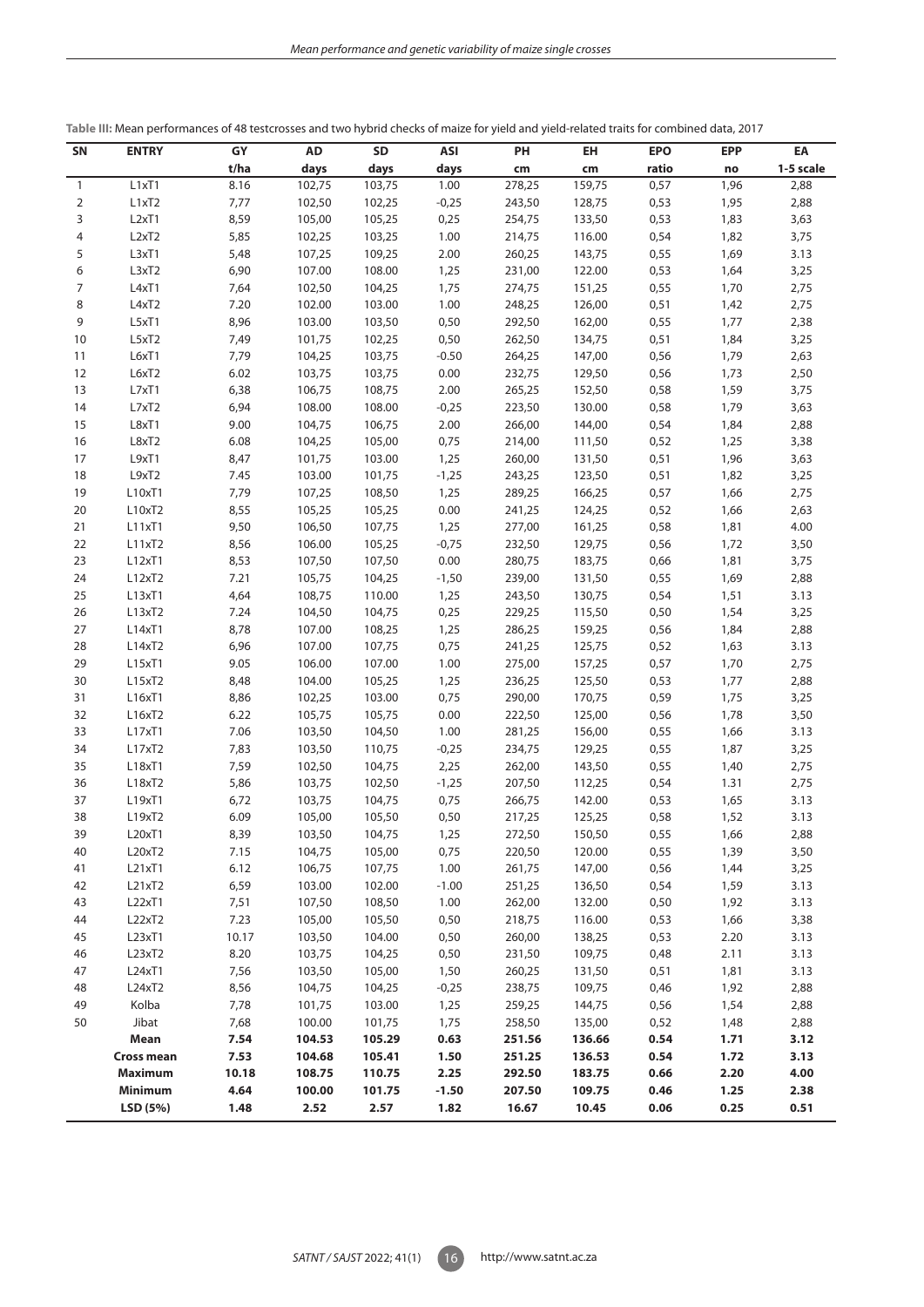| 1-5 scale<br>cm<br>no<br>no<br>cm<br>no<br>gm<br>L1xT1<br>4,25<br>12.50<br>28.40<br>283,48<br>1,96<br>2,88<br>13.50<br>$\mathbf{1}$<br>29,75<br>$\overline{2}$<br>L1xT2<br>1,95<br>2,88<br>14.25<br>4.12<br>12.67<br>298,90<br>3<br>L <sub>2x</sub> T <sub>1</sub><br>3,63<br>15.25<br>4.31<br>12.67<br>1,83<br>33.00<br>244,20<br>4<br>L <sub>2x</sub> T <sub>2</sub><br>1,82<br>3,75<br>14.46<br>4.17<br>12.83<br>31,85<br>315,28<br>5<br>L3xT1<br>1,69<br>3.13<br>15.29<br>4.12<br>13.17<br>31.33<br>287,83<br>L3xT2<br>1,64<br>14.58<br>4.31<br>6<br>3,25<br>13.34<br>29.08<br>311,68<br>L4xT1<br>1,70<br>2,75<br>16.21<br>4,64<br>13.83<br>34.35<br>305,70<br>7<br>8<br>L4xT2<br>2,75<br>16.38<br>4.31<br>12.67<br>34.08<br>311,63<br>1,42<br>15,79<br>9<br>L5xT1<br>1,77<br>2,38<br>4,34<br>12.34<br>32,93<br>312,13<br>10<br>L5xT2<br>1,84<br>3,25<br>15.75<br>4,35<br>12.17<br>31,93<br>299,40<br>L6xT1<br>1,79<br>2,63<br>15.17<br>4,43<br>13.17<br>32.00<br>283,05<br>11<br>L6xT2<br>1,73<br>2,50<br>4,39<br>13.33<br>31,83<br>306,70<br>12<br>14,92<br>13<br>L7xT1<br>1,59<br>3,75<br>16.75<br>4.20<br>13.33<br>32.25<br>248,35<br>L7xT2<br>1,79<br>3,63<br>16.25<br>3,96<br>12.50<br>33,75<br>267,60<br>14<br>15<br>L8xT1<br>2,88<br>16.50<br>4,33<br>13.83<br>33,70<br>294,20<br>1,84<br>16<br>L8xT2<br>1,25<br>3,38<br>16.38<br>4,34<br>12.83<br>32,65<br>349,50<br>17<br>L9xT1<br>1,96<br>3,63<br>15.13<br>4.30<br>13.17<br>31,83<br>251,70<br>L9xT2<br>1,82<br>4,39<br>302,00<br>18<br>3,25<br>12.50<br>13.00<br>27.58<br>19<br>L10xT1<br>1,66<br>2,75<br>15.42<br>4,67<br>13.50<br>33.08<br>313,70<br>L10xT2<br>2,63<br>17.29<br>4,50<br>13.17<br>33,58<br>308,05<br>20<br>1,66<br>L11xT1<br>4.00<br>13.33<br>4,58<br>14.00<br>21<br>1,81<br>29.48<br>317,73<br>22<br>L11xT2<br>1,72<br>3,50<br>14,88<br>4,45<br>12.67<br>33,68<br>352,73<br>23<br>L12xT1<br>1,81<br>3,75<br>16.00<br>4,56<br>13.50<br>33.18<br>328,80<br>24<br>L12xT2<br>1,69<br>2,88<br>16.38<br>4.30<br>12.17<br>34,25<br>336,90<br>25<br>L13xT1<br>3.13<br>13.38<br>4,50<br>13.17<br>32.08<br>254,83<br>1,51<br>26<br>L13xT2<br>3,25<br>14.09<br>4,34<br>12.33<br>31.08<br>310,40<br>1,54<br>L14xT1<br>13.50<br>27<br>1,84<br>2,88<br>17.50<br>4,46<br>34,65<br>266,50<br>L14xT2<br>3.13<br>15.29<br>13.17<br>30,75<br>28<br>1,63<br>4,41<br>315,90<br>29<br>L15xT1<br>1,70<br>2,75<br>16,79<br>4,36<br>13.67<br>34,75<br>263,38<br>L15xT2<br>2,88<br>18.25<br>4,38<br>12,84<br>301,33<br>30<br>1,77<br>33,90<br>L16xT1<br>1,75<br>3,25<br>15.37<br>4.31<br>12.67<br>32.25<br>297,30<br>31<br>L16xT2<br>1,78<br>3,50<br>14.71<br>4.13<br>11,84<br>30,85<br>279,38<br>32<br>33<br>L17xT1<br>3.13<br>16.13<br>4.15<br>1,66<br>12.50<br>32.23<br>293,98<br>34<br>L17xT2<br>3,25<br>14.54<br>4.16<br>12.00<br>30.08<br>1,87<br>338,38<br>35<br>L18xT1<br>2,75<br>4,52<br>13.00<br>34.10<br>290,05<br>1,40<br>15,84<br>L18xT2<br>1.31<br>2,75<br>4,32<br>31.23<br>310,70<br>36<br>15.42<br>12.67<br>37<br>L19xT1<br>3.13<br>14.71<br>4.22<br>33,75<br>241,13<br>1,65<br>13.17<br>3.13<br>4.01<br>29,90<br>38<br>L19xT2<br>1,52<br>14.46<br>12.67<br>296,50<br>39<br>L20xT1<br>1,66<br>2,88<br>15.71<br>4,49<br>13,84<br>34.23<br>302,88<br>40<br>L20xT2<br>1,39<br>3,50<br>16.04<br>4,53<br>13.50<br>32,43<br>333,73<br>L21xT1<br>3,25<br>4,57<br>13.00<br>29,65<br>375,28<br>41<br>1,44<br>14,96<br>L21xT2<br>1,59<br>4.31<br>32,65<br>42<br>3.13<br>16.04<br>11.50<br>387,08<br>L22xT1<br>4.13<br>13.00<br>30,93<br>43<br>1,92<br>3.13<br>15.63<br>321,43<br>L22xT2<br>4.08<br>44<br>1,66<br>3,38<br>15.63<br>11.67<br>32.15<br>331,65<br>L23xT1<br>4.19<br>45<br>2.20<br>3.13<br>15.42<br>12.50<br>32.10<br>301,90<br>L23xT2<br>4.16<br>13.00<br>46<br>2.11<br>3.13<br>15.08<br>34.10<br>311,85<br>L24xT1<br>4.04<br>47<br>1,81<br>3.13<br>16.67<br>12.17<br>33.18<br>292,08<br>L24xT2<br>4,25<br>48<br>1,92<br>2,88<br>15,88<br>13.00<br>34.08<br>334,15<br>Kolba<br>4,58<br>49<br>1,54<br>2,88<br>16.33<br>12.34<br>33.25<br>364,03<br>Jibat<br>4.27<br>50<br>2,88<br>15.08<br>12.50<br>32,93<br>303,25<br>1,48<br>Mean<br>4.32<br>1.71<br>3.12<br>15.47<br>12.87<br>32.26<br>305.01<br><b>Cross mean</b><br>4.43<br>12.89<br>1.72<br>3.13<br>15.46<br>33.09<br>303.81<br>4.00<br>4.67<br>14.00<br>34.75<br>Maximum<br>2.20<br>18.25<br>387.08<br>Minimum<br>1.25<br>2.38<br>12.50<br>3.96<br>11.50<br>27.58<br>241.13<br>LSD (5%) (5%)<br>0.25<br>0.51<br>1.27<br>0.23<br>0.86<br>2.90<br>43.50 | SN | <b>ENTRY</b> | <b>EPP</b> | EA | EL | <b>ED</b> | <b>KRPE</b> | <b>KPR</b> | <b>TKW</b> |
|---------------------------------------------------------------------------------------------------------------------------------------------------------------------------------------------------------------------------------------------------------------------------------------------------------------------------------------------------------------------------------------------------------------------------------------------------------------------------------------------------------------------------------------------------------------------------------------------------------------------------------------------------------------------------------------------------------------------------------------------------------------------------------------------------------------------------------------------------------------------------------------------------------------------------------------------------------------------------------------------------------------------------------------------------------------------------------------------------------------------------------------------------------------------------------------------------------------------------------------------------------------------------------------------------------------------------------------------------------------------------------------------------------------------------------------------------------------------------------------------------------------------------------------------------------------------------------------------------------------------------------------------------------------------------------------------------------------------------------------------------------------------------------------------------------------------------------------------------------------------------------------------------------------------------------------------------------------------------------------------------------------------------------------------------------------------------------------------------------------------------------------------------------------------------------------------------------------------------------------------------------------------------------------------------------------------------------------------------------------------------------------------------------------------------------------------------------------------------------------------------------------------------------------------------------------------------------------------------------------------------------------------------------------------------------------------------------------------------------------------------------------------------------------------------------------------------------------------------------------------------------------------------------------------------------------------------------------------------------------------------------------------------------------------------------------------------------------------------------------------------------------------------------------------------------------------------------------------------------------------------------------------------------------------------------------------------------------------------------------------------------------------------------------------------------------------------------------------------------------------------------------------------------------------------------------------------------------------------------------------------------------------------------------------------------------------------------------------------------------------------------------------------------------------------------------------------------------------------------------------------------------------------------------------------------------------------------------------------------------------------------------------------------------------------------------------------------------------------------------------------------------------------------------------------------------------------------------------------------------------------------------------------------------------------------------------------------------------------------------------------------------------------------------------------------------------------------------------------------------|----|--------------|------------|----|----|-----------|-------------|------------|------------|
|                                                                                                                                                                                                                                                                                                                                                                                                                                                                                                                                                                                                                                                                                                                                                                                                                                                                                                                                                                                                                                                                                                                                                                                                                                                                                                                                                                                                                                                                                                                                                                                                                                                                                                                                                                                                                                                                                                                                                                                                                                                                                                                                                                                                                                                                                                                                                                                                                                                                                                                                                                                                                                                                                                                                                                                                                                                                                                                                                                                                                                                                                                                                                                                                                                                                                                                                                                                                                                                                                                                                                                                                                                                                                                                                                                                                                                                                                                                                                                                                                                                                                                                                                                                                                                                                                                                                                                                                                                                                                       |    |              |            |    |    |           |             |            |            |
|                                                                                                                                                                                                                                                                                                                                                                                                                                                                                                                                                                                                                                                                                                                                                                                                                                                                                                                                                                                                                                                                                                                                                                                                                                                                                                                                                                                                                                                                                                                                                                                                                                                                                                                                                                                                                                                                                                                                                                                                                                                                                                                                                                                                                                                                                                                                                                                                                                                                                                                                                                                                                                                                                                                                                                                                                                                                                                                                                                                                                                                                                                                                                                                                                                                                                                                                                                                                                                                                                                                                                                                                                                                                                                                                                                                                                                                                                                                                                                                                                                                                                                                                                                                                                                                                                                                                                                                                                                                                                       |    |              |            |    |    |           |             |            |            |
|                                                                                                                                                                                                                                                                                                                                                                                                                                                                                                                                                                                                                                                                                                                                                                                                                                                                                                                                                                                                                                                                                                                                                                                                                                                                                                                                                                                                                                                                                                                                                                                                                                                                                                                                                                                                                                                                                                                                                                                                                                                                                                                                                                                                                                                                                                                                                                                                                                                                                                                                                                                                                                                                                                                                                                                                                                                                                                                                                                                                                                                                                                                                                                                                                                                                                                                                                                                                                                                                                                                                                                                                                                                                                                                                                                                                                                                                                                                                                                                                                                                                                                                                                                                                                                                                                                                                                                                                                                                                                       |    |              |            |    |    |           |             |            |            |
|                                                                                                                                                                                                                                                                                                                                                                                                                                                                                                                                                                                                                                                                                                                                                                                                                                                                                                                                                                                                                                                                                                                                                                                                                                                                                                                                                                                                                                                                                                                                                                                                                                                                                                                                                                                                                                                                                                                                                                                                                                                                                                                                                                                                                                                                                                                                                                                                                                                                                                                                                                                                                                                                                                                                                                                                                                                                                                                                                                                                                                                                                                                                                                                                                                                                                                                                                                                                                                                                                                                                                                                                                                                                                                                                                                                                                                                                                                                                                                                                                                                                                                                                                                                                                                                                                                                                                                                                                                                                                       |    |              |            |    |    |           |             |            |            |
|                                                                                                                                                                                                                                                                                                                                                                                                                                                                                                                                                                                                                                                                                                                                                                                                                                                                                                                                                                                                                                                                                                                                                                                                                                                                                                                                                                                                                                                                                                                                                                                                                                                                                                                                                                                                                                                                                                                                                                                                                                                                                                                                                                                                                                                                                                                                                                                                                                                                                                                                                                                                                                                                                                                                                                                                                                                                                                                                                                                                                                                                                                                                                                                                                                                                                                                                                                                                                                                                                                                                                                                                                                                                                                                                                                                                                                                                                                                                                                                                                                                                                                                                                                                                                                                                                                                                                                                                                                                                                       |    |              |            |    |    |           |             |            |            |
|                                                                                                                                                                                                                                                                                                                                                                                                                                                                                                                                                                                                                                                                                                                                                                                                                                                                                                                                                                                                                                                                                                                                                                                                                                                                                                                                                                                                                                                                                                                                                                                                                                                                                                                                                                                                                                                                                                                                                                                                                                                                                                                                                                                                                                                                                                                                                                                                                                                                                                                                                                                                                                                                                                                                                                                                                                                                                                                                                                                                                                                                                                                                                                                                                                                                                                                                                                                                                                                                                                                                                                                                                                                                                                                                                                                                                                                                                                                                                                                                                                                                                                                                                                                                                                                                                                                                                                                                                                                                                       |    |              |            |    |    |           |             |            |            |
|                                                                                                                                                                                                                                                                                                                                                                                                                                                                                                                                                                                                                                                                                                                                                                                                                                                                                                                                                                                                                                                                                                                                                                                                                                                                                                                                                                                                                                                                                                                                                                                                                                                                                                                                                                                                                                                                                                                                                                                                                                                                                                                                                                                                                                                                                                                                                                                                                                                                                                                                                                                                                                                                                                                                                                                                                                                                                                                                                                                                                                                                                                                                                                                                                                                                                                                                                                                                                                                                                                                                                                                                                                                                                                                                                                                                                                                                                                                                                                                                                                                                                                                                                                                                                                                                                                                                                                                                                                                                                       |    |              |            |    |    |           |             |            |            |
|                                                                                                                                                                                                                                                                                                                                                                                                                                                                                                                                                                                                                                                                                                                                                                                                                                                                                                                                                                                                                                                                                                                                                                                                                                                                                                                                                                                                                                                                                                                                                                                                                                                                                                                                                                                                                                                                                                                                                                                                                                                                                                                                                                                                                                                                                                                                                                                                                                                                                                                                                                                                                                                                                                                                                                                                                                                                                                                                                                                                                                                                                                                                                                                                                                                                                                                                                                                                                                                                                                                                                                                                                                                                                                                                                                                                                                                                                                                                                                                                                                                                                                                                                                                                                                                                                                                                                                                                                                                                                       |    |              |            |    |    |           |             |            |            |
|                                                                                                                                                                                                                                                                                                                                                                                                                                                                                                                                                                                                                                                                                                                                                                                                                                                                                                                                                                                                                                                                                                                                                                                                                                                                                                                                                                                                                                                                                                                                                                                                                                                                                                                                                                                                                                                                                                                                                                                                                                                                                                                                                                                                                                                                                                                                                                                                                                                                                                                                                                                                                                                                                                                                                                                                                                                                                                                                                                                                                                                                                                                                                                                                                                                                                                                                                                                                                                                                                                                                                                                                                                                                                                                                                                                                                                                                                                                                                                                                                                                                                                                                                                                                                                                                                                                                                                                                                                                                                       |    |              |            |    |    |           |             |            |            |
|                                                                                                                                                                                                                                                                                                                                                                                                                                                                                                                                                                                                                                                                                                                                                                                                                                                                                                                                                                                                                                                                                                                                                                                                                                                                                                                                                                                                                                                                                                                                                                                                                                                                                                                                                                                                                                                                                                                                                                                                                                                                                                                                                                                                                                                                                                                                                                                                                                                                                                                                                                                                                                                                                                                                                                                                                                                                                                                                                                                                                                                                                                                                                                                                                                                                                                                                                                                                                                                                                                                                                                                                                                                                                                                                                                                                                                                                                                                                                                                                                                                                                                                                                                                                                                                                                                                                                                                                                                                                                       |    |              |            |    |    |           |             |            |            |
|                                                                                                                                                                                                                                                                                                                                                                                                                                                                                                                                                                                                                                                                                                                                                                                                                                                                                                                                                                                                                                                                                                                                                                                                                                                                                                                                                                                                                                                                                                                                                                                                                                                                                                                                                                                                                                                                                                                                                                                                                                                                                                                                                                                                                                                                                                                                                                                                                                                                                                                                                                                                                                                                                                                                                                                                                                                                                                                                                                                                                                                                                                                                                                                                                                                                                                                                                                                                                                                                                                                                                                                                                                                                                                                                                                                                                                                                                                                                                                                                                                                                                                                                                                                                                                                                                                                                                                                                                                                                                       |    |              |            |    |    |           |             |            |            |
|                                                                                                                                                                                                                                                                                                                                                                                                                                                                                                                                                                                                                                                                                                                                                                                                                                                                                                                                                                                                                                                                                                                                                                                                                                                                                                                                                                                                                                                                                                                                                                                                                                                                                                                                                                                                                                                                                                                                                                                                                                                                                                                                                                                                                                                                                                                                                                                                                                                                                                                                                                                                                                                                                                                                                                                                                                                                                                                                                                                                                                                                                                                                                                                                                                                                                                                                                                                                                                                                                                                                                                                                                                                                                                                                                                                                                                                                                                                                                                                                                                                                                                                                                                                                                                                                                                                                                                                                                                                                                       |    |              |            |    |    |           |             |            |            |
|                                                                                                                                                                                                                                                                                                                                                                                                                                                                                                                                                                                                                                                                                                                                                                                                                                                                                                                                                                                                                                                                                                                                                                                                                                                                                                                                                                                                                                                                                                                                                                                                                                                                                                                                                                                                                                                                                                                                                                                                                                                                                                                                                                                                                                                                                                                                                                                                                                                                                                                                                                                                                                                                                                                                                                                                                                                                                                                                                                                                                                                                                                                                                                                                                                                                                                                                                                                                                                                                                                                                                                                                                                                                                                                                                                                                                                                                                                                                                                                                                                                                                                                                                                                                                                                                                                                                                                                                                                                                                       |    |              |            |    |    |           |             |            |            |
|                                                                                                                                                                                                                                                                                                                                                                                                                                                                                                                                                                                                                                                                                                                                                                                                                                                                                                                                                                                                                                                                                                                                                                                                                                                                                                                                                                                                                                                                                                                                                                                                                                                                                                                                                                                                                                                                                                                                                                                                                                                                                                                                                                                                                                                                                                                                                                                                                                                                                                                                                                                                                                                                                                                                                                                                                                                                                                                                                                                                                                                                                                                                                                                                                                                                                                                                                                                                                                                                                                                                                                                                                                                                                                                                                                                                                                                                                                                                                                                                                                                                                                                                                                                                                                                                                                                                                                                                                                                                                       |    |              |            |    |    |           |             |            |            |
|                                                                                                                                                                                                                                                                                                                                                                                                                                                                                                                                                                                                                                                                                                                                                                                                                                                                                                                                                                                                                                                                                                                                                                                                                                                                                                                                                                                                                                                                                                                                                                                                                                                                                                                                                                                                                                                                                                                                                                                                                                                                                                                                                                                                                                                                                                                                                                                                                                                                                                                                                                                                                                                                                                                                                                                                                                                                                                                                                                                                                                                                                                                                                                                                                                                                                                                                                                                                                                                                                                                                                                                                                                                                                                                                                                                                                                                                                                                                                                                                                                                                                                                                                                                                                                                                                                                                                                                                                                                                                       |    |              |            |    |    |           |             |            |            |
|                                                                                                                                                                                                                                                                                                                                                                                                                                                                                                                                                                                                                                                                                                                                                                                                                                                                                                                                                                                                                                                                                                                                                                                                                                                                                                                                                                                                                                                                                                                                                                                                                                                                                                                                                                                                                                                                                                                                                                                                                                                                                                                                                                                                                                                                                                                                                                                                                                                                                                                                                                                                                                                                                                                                                                                                                                                                                                                                                                                                                                                                                                                                                                                                                                                                                                                                                                                                                                                                                                                                                                                                                                                                                                                                                                                                                                                                                                                                                                                                                                                                                                                                                                                                                                                                                                                                                                                                                                                                                       |    |              |            |    |    |           |             |            |            |
|                                                                                                                                                                                                                                                                                                                                                                                                                                                                                                                                                                                                                                                                                                                                                                                                                                                                                                                                                                                                                                                                                                                                                                                                                                                                                                                                                                                                                                                                                                                                                                                                                                                                                                                                                                                                                                                                                                                                                                                                                                                                                                                                                                                                                                                                                                                                                                                                                                                                                                                                                                                                                                                                                                                                                                                                                                                                                                                                                                                                                                                                                                                                                                                                                                                                                                                                                                                                                                                                                                                                                                                                                                                                                                                                                                                                                                                                                                                                                                                                                                                                                                                                                                                                                                                                                                                                                                                                                                                                                       |    |              |            |    |    |           |             |            |            |
|                                                                                                                                                                                                                                                                                                                                                                                                                                                                                                                                                                                                                                                                                                                                                                                                                                                                                                                                                                                                                                                                                                                                                                                                                                                                                                                                                                                                                                                                                                                                                                                                                                                                                                                                                                                                                                                                                                                                                                                                                                                                                                                                                                                                                                                                                                                                                                                                                                                                                                                                                                                                                                                                                                                                                                                                                                                                                                                                                                                                                                                                                                                                                                                                                                                                                                                                                                                                                                                                                                                                                                                                                                                                                                                                                                                                                                                                                                                                                                                                                                                                                                                                                                                                                                                                                                                                                                                                                                                                                       |    |              |            |    |    |           |             |            |            |
|                                                                                                                                                                                                                                                                                                                                                                                                                                                                                                                                                                                                                                                                                                                                                                                                                                                                                                                                                                                                                                                                                                                                                                                                                                                                                                                                                                                                                                                                                                                                                                                                                                                                                                                                                                                                                                                                                                                                                                                                                                                                                                                                                                                                                                                                                                                                                                                                                                                                                                                                                                                                                                                                                                                                                                                                                                                                                                                                                                                                                                                                                                                                                                                                                                                                                                                                                                                                                                                                                                                                                                                                                                                                                                                                                                                                                                                                                                                                                                                                                                                                                                                                                                                                                                                                                                                                                                                                                                                                                       |    |              |            |    |    |           |             |            |            |
|                                                                                                                                                                                                                                                                                                                                                                                                                                                                                                                                                                                                                                                                                                                                                                                                                                                                                                                                                                                                                                                                                                                                                                                                                                                                                                                                                                                                                                                                                                                                                                                                                                                                                                                                                                                                                                                                                                                                                                                                                                                                                                                                                                                                                                                                                                                                                                                                                                                                                                                                                                                                                                                                                                                                                                                                                                                                                                                                                                                                                                                                                                                                                                                                                                                                                                                                                                                                                                                                                                                                                                                                                                                                                                                                                                                                                                                                                                                                                                                                                                                                                                                                                                                                                                                                                                                                                                                                                                                                                       |    |              |            |    |    |           |             |            |            |
|                                                                                                                                                                                                                                                                                                                                                                                                                                                                                                                                                                                                                                                                                                                                                                                                                                                                                                                                                                                                                                                                                                                                                                                                                                                                                                                                                                                                                                                                                                                                                                                                                                                                                                                                                                                                                                                                                                                                                                                                                                                                                                                                                                                                                                                                                                                                                                                                                                                                                                                                                                                                                                                                                                                                                                                                                                                                                                                                                                                                                                                                                                                                                                                                                                                                                                                                                                                                                                                                                                                                                                                                                                                                                                                                                                                                                                                                                                                                                                                                                                                                                                                                                                                                                                                                                                                                                                                                                                                                                       |    |              |            |    |    |           |             |            |            |
|                                                                                                                                                                                                                                                                                                                                                                                                                                                                                                                                                                                                                                                                                                                                                                                                                                                                                                                                                                                                                                                                                                                                                                                                                                                                                                                                                                                                                                                                                                                                                                                                                                                                                                                                                                                                                                                                                                                                                                                                                                                                                                                                                                                                                                                                                                                                                                                                                                                                                                                                                                                                                                                                                                                                                                                                                                                                                                                                                                                                                                                                                                                                                                                                                                                                                                                                                                                                                                                                                                                                                                                                                                                                                                                                                                                                                                                                                                                                                                                                                                                                                                                                                                                                                                                                                                                                                                                                                                                                                       |    |              |            |    |    |           |             |            |            |
|                                                                                                                                                                                                                                                                                                                                                                                                                                                                                                                                                                                                                                                                                                                                                                                                                                                                                                                                                                                                                                                                                                                                                                                                                                                                                                                                                                                                                                                                                                                                                                                                                                                                                                                                                                                                                                                                                                                                                                                                                                                                                                                                                                                                                                                                                                                                                                                                                                                                                                                                                                                                                                                                                                                                                                                                                                                                                                                                                                                                                                                                                                                                                                                                                                                                                                                                                                                                                                                                                                                                                                                                                                                                                                                                                                                                                                                                                                                                                                                                                                                                                                                                                                                                                                                                                                                                                                                                                                                                                       |    |              |            |    |    |           |             |            |            |
|                                                                                                                                                                                                                                                                                                                                                                                                                                                                                                                                                                                                                                                                                                                                                                                                                                                                                                                                                                                                                                                                                                                                                                                                                                                                                                                                                                                                                                                                                                                                                                                                                                                                                                                                                                                                                                                                                                                                                                                                                                                                                                                                                                                                                                                                                                                                                                                                                                                                                                                                                                                                                                                                                                                                                                                                                                                                                                                                                                                                                                                                                                                                                                                                                                                                                                                                                                                                                                                                                                                                                                                                                                                                                                                                                                                                                                                                                                                                                                                                                                                                                                                                                                                                                                                                                                                                                                                                                                                                                       |    |              |            |    |    |           |             |            |            |
|                                                                                                                                                                                                                                                                                                                                                                                                                                                                                                                                                                                                                                                                                                                                                                                                                                                                                                                                                                                                                                                                                                                                                                                                                                                                                                                                                                                                                                                                                                                                                                                                                                                                                                                                                                                                                                                                                                                                                                                                                                                                                                                                                                                                                                                                                                                                                                                                                                                                                                                                                                                                                                                                                                                                                                                                                                                                                                                                                                                                                                                                                                                                                                                                                                                                                                                                                                                                                                                                                                                                                                                                                                                                                                                                                                                                                                                                                                                                                                                                                                                                                                                                                                                                                                                                                                                                                                                                                                                                                       |    |              |            |    |    |           |             |            |            |
|                                                                                                                                                                                                                                                                                                                                                                                                                                                                                                                                                                                                                                                                                                                                                                                                                                                                                                                                                                                                                                                                                                                                                                                                                                                                                                                                                                                                                                                                                                                                                                                                                                                                                                                                                                                                                                                                                                                                                                                                                                                                                                                                                                                                                                                                                                                                                                                                                                                                                                                                                                                                                                                                                                                                                                                                                                                                                                                                                                                                                                                                                                                                                                                                                                                                                                                                                                                                                                                                                                                                                                                                                                                                                                                                                                                                                                                                                                                                                                                                                                                                                                                                                                                                                                                                                                                                                                                                                                                                                       |    |              |            |    |    |           |             |            |            |
|                                                                                                                                                                                                                                                                                                                                                                                                                                                                                                                                                                                                                                                                                                                                                                                                                                                                                                                                                                                                                                                                                                                                                                                                                                                                                                                                                                                                                                                                                                                                                                                                                                                                                                                                                                                                                                                                                                                                                                                                                                                                                                                                                                                                                                                                                                                                                                                                                                                                                                                                                                                                                                                                                                                                                                                                                                                                                                                                                                                                                                                                                                                                                                                                                                                                                                                                                                                                                                                                                                                                                                                                                                                                                                                                                                                                                                                                                                                                                                                                                                                                                                                                                                                                                                                                                                                                                                                                                                                                                       |    |              |            |    |    |           |             |            |            |
|                                                                                                                                                                                                                                                                                                                                                                                                                                                                                                                                                                                                                                                                                                                                                                                                                                                                                                                                                                                                                                                                                                                                                                                                                                                                                                                                                                                                                                                                                                                                                                                                                                                                                                                                                                                                                                                                                                                                                                                                                                                                                                                                                                                                                                                                                                                                                                                                                                                                                                                                                                                                                                                                                                                                                                                                                                                                                                                                                                                                                                                                                                                                                                                                                                                                                                                                                                                                                                                                                                                                                                                                                                                                                                                                                                                                                                                                                                                                                                                                                                                                                                                                                                                                                                                                                                                                                                                                                                                                                       |    |              |            |    |    |           |             |            |            |
|                                                                                                                                                                                                                                                                                                                                                                                                                                                                                                                                                                                                                                                                                                                                                                                                                                                                                                                                                                                                                                                                                                                                                                                                                                                                                                                                                                                                                                                                                                                                                                                                                                                                                                                                                                                                                                                                                                                                                                                                                                                                                                                                                                                                                                                                                                                                                                                                                                                                                                                                                                                                                                                                                                                                                                                                                                                                                                                                                                                                                                                                                                                                                                                                                                                                                                                                                                                                                                                                                                                                                                                                                                                                                                                                                                                                                                                                                                                                                                                                                                                                                                                                                                                                                                                                                                                                                                                                                                                                                       |    |              |            |    |    |           |             |            |            |
|                                                                                                                                                                                                                                                                                                                                                                                                                                                                                                                                                                                                                                                                                                                                                                                                                                                                                                                                                                                                                                                                                                                                                                                                                                                                                                                                                                                                                                                                                                                                                                                                                                                                                                                                                                                                                                                                                                                                                                                                                                                                                                                                                                                                                                                                                                                                                                                                                                                                                                                                                                                                                                                                                                                                                                                                                                                                                                                                                                                                                                                                                                                                                                                                                                                                                                                                                                                                                                                                                                                                                                                                                                                                                                                                                                                                                                                                                                                                                                                                                                                                                                                                                                                                                                                                                                                                                                                                                                                                                       |    |              |            |    |    |           |             |            |            |
|                                                                                                                                                                                                                                                                                                                                                                                                                                                                                                                                                                                                                                                                                                                                                                                                                                                                                                                                                                                                                                                                                                                                                                                                                                                                                                                                                                                                                                                                                                                                                                                                                                                                                                                                                                                                                                                                                                                                                                                                                                                                                                                                                                                                                                                                                                                                                                                                                                                                                                                                                                                                                                                                                                                                                                                                                                                                                                                                                                                                                                                                                                                                                                                                                                                                                                                                                                                                                                                                                                                                                                                                                                                                                                                                                                                                                                                                                                                                                                                                                                                                                                                                                                                                                                                                                                                                                                                                                                                                                       |    |              |            |    |    |           |             |            |            |
|                                                                                                                                                                                                                                                                                                                                                                                                                                                                                                                                                                                                                                                                                                                                                                                                                                                                                                                                                                                                                                                                                                                                                                                                                                                                                                                                                                                                                                                                                                                                                                                                                                                                                                                                                                                                                                                                                                                                                                                                                                                                                                                                                                                                                                                                                                                                                                                                                                                                                                                                                                                                                                                                                                                                                                                                                                                                                                                                                                                                                                                                                                                                                                                                                                                                                                                                                                                                                                                                                                                                                                                                                                                                                                                                                                                                                                                                                                                                                                                                                                                                                                                                                                                                                                                                                                                                                                                                                                                                                       |    |              |            |    |    |           |             |            |            |
|                                                                                                                                                                                                                                                                                                                                                                                                                                                                                                                                                                                                                                                                                                                                                                                                                                                                                                                                                                                                                                                                                                                                                                                                                                                                                                                                                                                                                                                                                                                                                                                                                                                                                                                                                                                                                                                                                                                                                                                                                                                                                                                                                                                                                                                                                                                                                                                                                                                                                                                                                                                                                                                                                                                                                                                                                                                                                                                                                                                                                                                                                                                                                                                                                                                                                                                                                                                                                                                                                                                                                                                                                                                                                                                                                                                                                                                                                                                                                                                                                                                                                                                                                                                                                                                                                                                                                                                                                                                                                       |    |              |            |    |    |           |             |            |            |
|                                                                                                                                                                                                                                                                                                                                                                                                                                                                                                                                                                                                                                                                                                                                                                                                                                                                                                                                                                                                                                                                                                                                                                                                                                                                                                                                                                                                                                                                                                                                                                                                                                                                                                                                                                                                                                                                                                                                                                                                                                                                                                                                                                                                                                                                                                                                                                                                                                                                                                                                                                                                                                                                                                                                                                                                                                                                                                                                                                                                                                                                                                                                                                                                                                                                                                                                                                                                                                                                                                                                                                                                                                                                                                                                                                                                                                                                                                                                                                                                                                                                                                                                                                                                                                                                                                                                                                                                                                                                                       |    |              |            |    |    |           |             |            |            |
|                                                                                                                                                                                                                                                                                                                                                                                                                                                                                                                                                                                                                                                                                                                                                                                                                                                                                                                                                                                                                                                                                                                                                                                                                                                                                                                                                                                                                                                                                                                                                                                                                                                                                                                                                                                                                                                                                                                                                                                                                                                                                                                                                                                                                                                                                                                                                                                                                                                                                                                                                                                                                                                                                                                                                                                                                                                                                                                                                                                                                                                                                                                                                                                                                                                                                                                                                                                                                                                                                                                                                                                                                                                                                                                                                                                                                                                                                                                                                                                                                                                                                                                                                                                                                                                                                                                                                                                                                                                                                       |    |              |            |    |    |           |             |            |            |
|                                                                                                                                                                                                                                                                                                                                                                                                                                                                                                                                                                                                                                                                                                                                                                                                                                                                                                                                                                                                                                                                                                                                                                                                                                                                                                                                                                                                                                                                                                                                                                                                                                                                                                                                                                                                                                                                                                                                                                                                                                                                                                                                                                                                                                                                                                                                                                                                                                                                                                                                                                                                                                                                                                                                                                                                                                                                                                                                                                                                                                                                                                                                                                                                                                                                                                                                                                                                                                                                                                                                                                                                                                                                                                                                                                                                                                                                                                                                                                                                                                                                                                                                                                                                                                                                                                                                                                                                                                                                                       |    |              |            |    |    |           |             |            |            |
|                                                                                                                                                                                                                                                                                                                                                                                                                                                                                                                                                                                                                                                                                                                                                                                                                                                                                                                                                                                                                                                                                                                                                                                                                                                                                                                                                                                                                                                                                                                                                                                                                                                                                                                                                                                                                                                                                                                                                                                                                                                                                                                                                                                                                                                                                                                                                                                                                                                                                                                                                                                                                                                                                                                                                                                                                                                                                                                                                                                                                                                                                                                                                                                                                                                                                                                                                                                                                                                                                                                                                                                                                                                                                                                                                                                                                                                                                                                                                                                                                                                                                                                                                                                                                                                                                                                                                                                                                                                                                       |    |              |            |    |    |           |             |            |            |
|                                                                                                                                                                                                                                                                                                                                                                                                                                                                                                                                                                                                                                                                                                                                                                                                                                                                                                                                                                                                                                                                                                                                                                                                                                                                                                                                                                                                                                                                                                                                                                                                                                                                                                                                                                                                                                                                                                                                                                                                                                                                                                                                                                                                                                                                                                                                                                                                                                                                                                                                                                                                                                                                                                                                                                                                                                                                                                                                                                                                                                                                                                                                                                                                                                                                                                                                                                                                                                                                                                                                                                                                                                                                                                                                                                                                                                                                                                                                                                                                                                                                                                                                                                                                                                                                                                                                                                                                                                                                                       |    |              |            |    |    |           |             |            |            |
|                                                                                                                                                                                                                                                                                                                                                                                                                                                                                                                                                                                                                                                                                                                                                                                                                                                                                                                                                                                                                                                                                                                                                                                                                                                                                                                                                                                                                                                                                                                                                                                                                                                                                                                                                                                                                                                                                                                                                                                                                                                                                                                                                                                                                                                                                                                                                                                                                                                                                                                                                                                                                                                                                                                                                                                                                                                                                                                                                                                                                                                                                                                                                                                                                                                                                                                                                                                                                                                                                                                                                                                                                                                                                                                                                                                                                                                                                                                                                                                                                                                                                                                                                                                                                                                                                                                                                                                                                                                                                       |    |              |            |    |    |           |             |            |            |
|                                                                                                                                                                                                                                                                                                                                                                                                                                                                                                                                                                                                                                                                                                                                                                                                                                                                                                                                                                                                                                                                                                                                                                                                                                                                                                                                                                                                                                                                                                                                                                                                                                                                                                                                                                                                                                                                                                                                                                                                                                                                                                                                                                                                                                                                                                                                                                                                                                                                                                                                                                                                                                                                                                                                                                                                                                                                                                                                                                                                                                                                                                                                                                                                                                                                                                                                                                                                                                                                                                                                                                                                                                                                                                                                                                                                                                                                                                                                                                                                                                                                                                                                                                                                                                                                                                                                                                                                                                                                                       |    |              |            |    |    |           |             |            |            |
|                                                                                                                                                                                                                                                                                                                                                                                                                                                                                                                                                                                                                                                                                                                                                                                                                                                                                                                                                                                                                                                                                                                                                                                                                                                                                                                                                                                                                                                                                                                                                                                                                                                                                                                                                                                                                                                                                                                                                                                                                                                                                                                                                                                                                                                                                                                                                                                                                                                                                                                                                                                                                                                                                                                                                                                                                                                                                                                                                                                                                                                                                                                                                                                                                                                                                                                                                                                                                                                                                                                                                                                                                                                                                                                                                                                                                                                                                                                                                                                                                                                                                                                                                                                                                                                                                                                                                                                                                                                                                       |    |              |            |    |    |           |             |            |            |
|                                                                                                                                                                                                                                                                                                                                                                                                                                                                                                                                                                                                                                                                                                                                                                                                                                                                                                                                                                                                                                                                                                                                                                                                                                                                                                                                                                                                                                                                                                                                                                                                                                                                                                                                                                                                                                                                                                                                                                                                                                                                                                                                                                                                                                                                                                                                                                                                                                                                                                                                                                                                                                                                                                                                                                                                                                                                                                                                                                                                                                                                                                                                                                                                                                                                                                                                                                                                                                                                                                                                                                                                                                                                                                                                                                                                                                                                                                                                                                                                                                                                                                                                                                                                                                                                                                                                                                                                                                                                                       |    |              |            |    |    |           |             |            |            |
|                                                                                                                                                                                                                                                                                                                                                                                                                                                                                                                                                                                                                                                                                                                                                                                                                                                                                                                                                                                                                                                                                                                                                                                                                                                                                                                                                                                                                                                                                                                                                                                                                                                                                                                                                                                                                                                                                                                                                                                                                                                                                                                                                                                                                                                                                                                                                                                                                                                                                                                                                                                                                                                                                                                                                                                                                                                                                                                                                                                                                                                                                                                                                                                                                                                                                                                                                                                                                                                                                                                                                                                                                                                                                                                                                                                                                                                                                                                                                                                                                                                                                                                                                                                                                                                                                                                                                                                                                                                                                       |    |              |            |    |    |           |             |            |            |
|                                                                                                                                                                                                                                                                                                                                                                                                                                                                                                                                                                                                                                                                                                                                                                                                                                                                                                                                                                                                                                                                                                                                                                                                                                                                                                                                                                                                                                                                                                                                                                                                                                                                                                                                                                                                                                                                                                                                                                                                                                                                                                                                                                                                                                                                                                                                                                                                                                                                                                                                                                                                                                                                                                                                                                                                                                                                                                                                                                                                                                                                                                                                                                                                                                                                                                                                                                                                                                                                                                                                                                                                                                                                                                                                                                                                                                                                                                                                                                                                                                                                                                                                                                                                                                                                                                                                                                                                                                                                                       |    |              |            |    |    |           |             |            |            |
|                                                                                                                                                                                                                                                                                                                                                                                                                                                                                                                                                                                                                                                                                                                                                                                                                                                                                                                                                                                                                                                                                                                                                                                                                                                                                                                                                                                                                                                                                                                                                                                                                                                                                                                                                                                                                                                                                                                                                                                                                                                                                                                                                                                                                                                                                                                                                                                                                                                                                                                                                                                                                                                                                                                                                                                                                                                                                                                                                                                                                                                                                                                                                                                                                                                                                                                                                                                                                                                                                                                                                                                                                                                                                                                                                                                                                                                                                                                                                                                                                                                                                                                                                                                                                                                                                                                                                                                                                                                                                       |    |              |            |    |    |           |             |            |            |
|                                                                                                                                                                                                                                                                                                                                                                                                                                                                                                                                                                                                                                                                                                                                                                                                                                                                                                                                                                                                                                                                                                                                                                                                                                                                                                                                                                                                                                                                                                                                                                                                                                                                                                                                                                                                                                                                                                                                                                                                                                                                                                                                                                                                                                                                                                                                                                                                                                                                                                                                                                                                                                                                                                                                                                                                                                                                                                                                                                                                                                                                                                                                                                                                                                                                                                                                                                                                                                                                                                                                                                                                                                                                                                                                                                                                                                                                                                                                                                                                                                                                                                                                                                                                                                                                                                                                                                                                                                                                                       |    |              |            |    |    |           |             |            |            |
|                                                                                                                                                                                                                                                                                                                                                                                                                                                                                                                                                                                                                                                                                                                                                                                                                                                                                                                                                                                                                                                                                                                                                                                                                                                                                                                                                                                                                                                                                                                                                                                                                                                                                                                                                                                                                                                                                                                                                                                                                                                                                                                                                                                                                                                                                                                                                                                                                                                                                                                                                                                                                                                                                                                                                                                                                                                                                                                                                                                                                                                                                                                                                                                                                                                                                                                                                                                                                                                                                                                                                                                                                                                                                                                                                                                                                                                                                                                                                                                                                                                                                                                                                                                                                                                                                                                                                                                                                                                                                       |    |              |            |    |    |           |             |            |            |
|                                                                                                                                                                                                                                                                                                                                                                                                                                                                                                                                                                                                                                                                                                                                                                                                                                                                                                                                                                                                                                                                                                                                                                                                                                                                                                                                                                                                                                                                                                                                                                                                                                                                                                                                                                                                                                                                                                                                                                                                                                                                                                                                                                                                                                                                                                                                                                                                                                                                                                                                                                                                                                                                                                                                                                                                                                                                                                                                                                                                                                                                                                                                                                                                                                                                                                                                                                                                                                                                                                                                                                                                                                                                                                                                                                                                                                                                                                                                                                                                                                                                                                                                                                                                                                                                                                                                                                                                                                                                                       |    |              |            |    |    |           |             |            |            |
|                                                                                                                                                                                                                                                                                                                                                                                                                                                                                                                                                                                                                                                                                                                                                                                                                                                                                                                                                                                                                                                                                                                                                                                                                                                                                                                                                                                                                                                                                                                                                                                                                                                                                                                                                                                                                                                                                                                                                                                                                                                                                                                                                                                                                                                                                                                                                                                                                                                                                                                                                                                                                                                                                                                                                                                                                                                                                                                                                                                                                                                                                                                                                                                                                                                                                                                                                                                                                                                                                                                                                                                                                                                                                                                                                                                                                                                                                                                                                                                                                                                                                                                                                                                                                                                                                                                                                                                                                                                                                       |    |              |            |    |    |           |             |            |            |
|                                                                                                                                                                                                                                                                                                                                                                                                                                                                                                                                                                                                                                                                                                                                                                                                                                                                                                                                                                                                                                                                                                                                                                                                                                                                                                                                                                                                                                                                                                                                                                                                                                                                                                                                                                                                                                                                                                                                                                                                                                                                                                                                                                                                                                                                                                                                                                                                                                                                                                                                                                                                                                                                                                                                                                                                                                                                                                                                                                                                                                                                                                                                                                                                                                                                                                                                                                                                                                                                                                                                                                                                                                                                                                                                                                                                                                                                                                                                                                                                                                                                                                                                                                                                                                                                                                                                                                                                                                                                                       |    |              |            |    |    |           |             |            |            |
|                                                                                                                                                                                                                                                                                                                                                                                                                                                                                                                                                                                                                                                                                                                                                                                                                                                                                                                                                                                                                                                                                                                                                                                                                                                                                                                                                                                                                                                                                                                                                                                                                                                                                                                                                                                                                                                                                                                                                                                                                                                                                                                                                                                                                                                                                                                                                                                                                                                                                                                                                                                                                                                                                                                                                                                                                                                                                                                                                                                                                                                                                                                                                                                                                                                                                                                                                                                                                                                                                                                                                                                                                                                                                                                                                                                                                                                                                                                                                                                                                                                                                                                                                                                                                                                                                                                                                                                                                                                                                       |    |              |            |    |    |           |             |            |            |
|                                                                                                                                                                                                                                                                                                                                                                                                                                                                                                                                                                                                                                                                                                                                                                                                                                                                                                                                                                                                                                                                                                                                                                                                                                                                                                                                                                                                                                                                                                                                                                                                                                                                                                                                                                                                                                                                                                                                                                                                                                                                                                                                                                                                                                                                                                                                                                                                                                                                                                                                                                                                                                                                                                                                                                                                                                                                                                                                                                                                                                                                                                                                                                                                                                                                                                                                                                                                                                                                                                                                                                                                                                                                                                                                                                                                                                                                                                                                                                                                                                                                                                                                                                                                                                                                                                                                                                                                                                                                                       |    |              |            |    |    |           |             |            |            |
|                                                                                                                                                                                                                                                                                                                                                                                                                                                                                                                                                                                                                                                                                                                                                                                                                                                                                                                                                                                                                                                                                                                                                                                                                                                                                                                                                                                                                                                                                                                                                                                                                                                                                                                                                                                                                                                                                                                                                                                                                                                                                                                                                                                                                                                                                                                                                                                                                                                                                                                                                                                                                                                                                                                                                                                                                                                                                                                                                                                                                                                                                                                                                                                                                                                                                                                                                                                                                                                                                                                                                                                                                                                                                                                                                                                                                                                                                                                                                                                                                                                                                                                                                                                                                                                                                                                                                                                                                                                                                       |    |              |            |    |    |           |             |            |            |
|                                                                                                                                                                                                                                                                                                                                                                                                                                                                                                                                                                                                                                                                                                                                                                                                                                                                                                                                                                                                                                                                                                                                                                                                                                                                                                                                                                                                                                                                                                                                                                                                                                                                                                                                                                                                                                                                                                                                                                                                                                                                                                                                                                                                                                                                                                                                                                                                                                                                                                                                                                                                                                                                                                                                                                                                                                                                                                                                                                                                                                                                                                                                                                                                                                                                                                                                                                                                                                                                                                                                                                                                                                                                                                                                                                                                                                                                                                                                                                                                                                                                                                                                                                                                                                                                                                                                                                                                                                                                                       |    |              |            |    |    |           |             |            |            |
|                                                                                                                                                                                                                                                                                                                                                                                                                                                                                                                                                                                                                                                                                                                                                                                                                                                                                                                                                                                                                                                                                                                                                                                                                                                                                                                                                                                                                                                                                                                                                                                                                                                                                                                                                                                                                                                                                                                                                                                                                                                                                                                                                                                                                                                                                                                                                                                                                                                                                                                                                                                                                                                                                                                                                                                                                                                                                                                                                                                                                                                                                                                                                                                                                                                                                                                                                                                                                                                                                                                                                                                                                                                                                                                                                                                                                                                                                                                                                                                                                                                                                                                                                                                                                                                                                                                                                                                                                                                                                       |    |              |            |    |    |           |             |            |            |

**Tabel III:** Gemiddelde prestasies van 48 toetskruisings en twee basterkontroles van mielies vir opbrengs en opbrengsverwante eienskappe vir gekombineerde data, 2017 *(vervolg)*

GY = grain yield, AD = anthesis days, AD = silking days ASI = anthesis silking interval, PH = plant height, EH = ear height, EPO = ear position, EPP = ear per plant, EA = ear aspect, PA = plant aspect, EL= ear length, ED = ear diameter, KRPE = kernel row per ear, KPR = kernel per row, TKW = thousand kernel weight.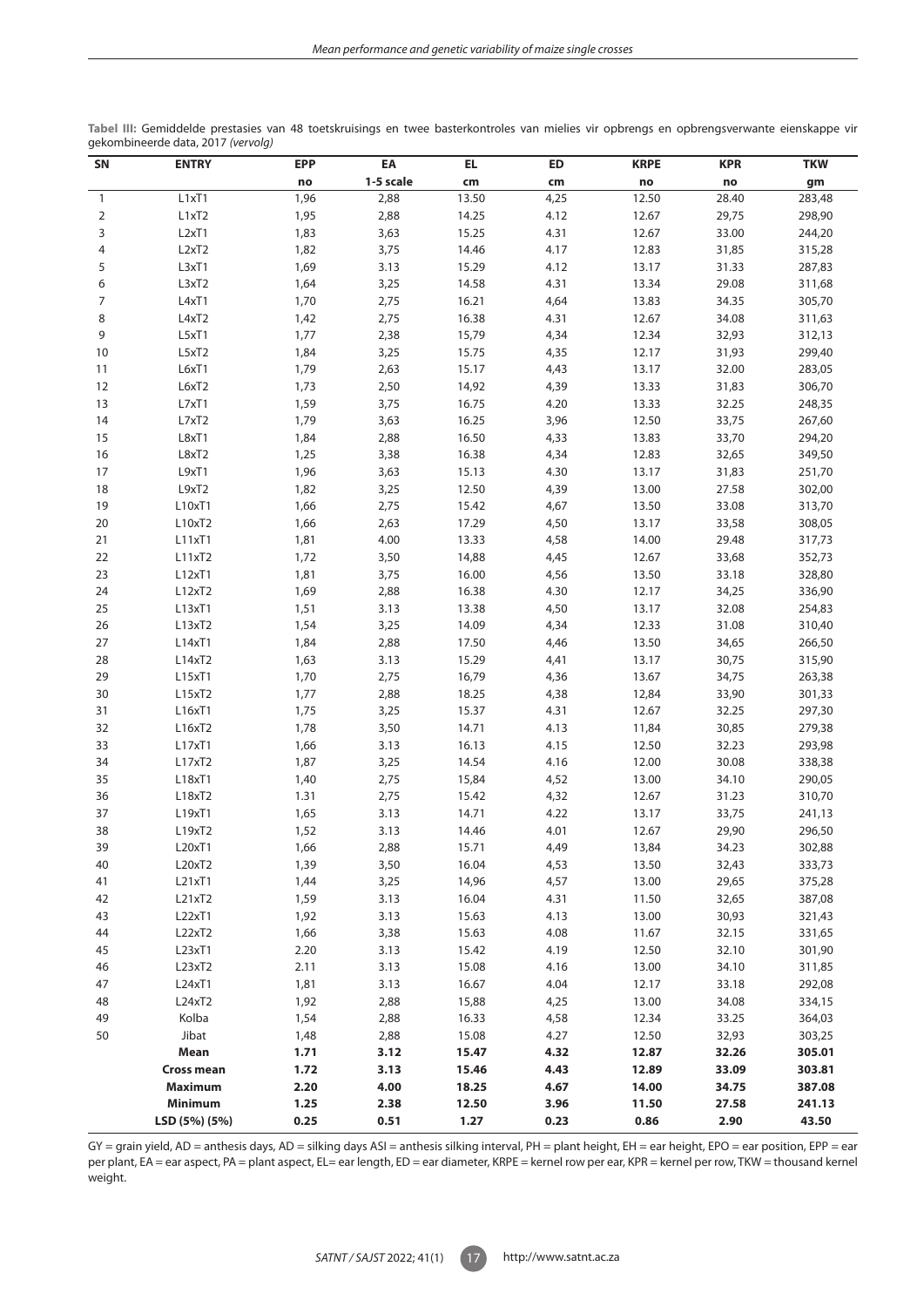number of ears per plant might improve grain yield. Eight crosses revealed significantly wider ear diameter than Jibat (4.24), but none of the crosses had better ear diameter than Kolba (4.58). The mean value of the number of kernel rows per ear ranged from 11.5 (L21 x T2) to 14 (L11 x T1) with an overall mean value of 12.87. Nine crosses, namely L11 x T1, L20 x T1, L18 x T1, L4 x T1, L15 x T1, L10 x T1, L14 x T1, L20 x T2 and L12 x T1 exhibited a significantly larger number of kernel rows per ear than the hybrid checks (Table III). The number of kernels per row and thousand kernels weigh ranged from 27.58 (L9 x T2) to 34.75 (L15 x T1) and 241.13 (L19 x T1) to 387.08 gm (Kolba) with overall mean values of 32.26 and 305.01 gm, respectively.

 Crosses such as L11 x T1 and L23 x T1 showed better performance over hybrid checks for more than one trait. Higher performance of certain crosses over hybrid checks regarding a number of traits was probably caused by using inbred lines from genetically diverse material. Crosses that revealed higher grain yield could be used for across location breeding programmes to improve grain yield and other traits of interest. Hence, hybrids that exhibited a narrow anthesis silking interval, medium plant and ear height, more prolifically, higher number of kernel rows per ear and ear length could be used as sources of favourable genes for improvement of these traits. Several authors (Dagne, et al., 2010; Zerihun, 2011; Girma, et al., 2015; Amare, et al., 2016) also reported that crosses showed better performance than the best hybrid check in their studied materials.

### **Estimates of Genetic Components**

The estimates of phenotypic and genotypic variance, genotypic (GCV) and phenotypic coefficient of variation (PCV), heritability, genetic gain and genetic advance in percentage of mean (GA) for different characters are given in Table IV. Genetic variance ranged from 0 for ear position to 374.58 for thousand kernels weight and for the same traits phenotypic variance ranged from 0 to 775.55. The GCV values ranged from 1.55% for anthesis days to 10.71% for ear height while PCV values ranged from 1.75% for anthesis days to 13.94% for grain yield. According to Deshmukh et al. (1986) PCV and GCV values greater than 20% are regarded as high and values between 10% and 20% to be medium, whereas values less than 10% are considered to be low. Accordingly, ear height showed moderate GCV (10.71%) and PCV (11.24%) values whereas grain yield, ear per plant and ear aspect revealed medium PCV. The medium values of PCV and GCV indicated the existence of variability for such characters, and selection may be effective based on these characters. However, anthesis days, silking days, anthesis silking interval, plant height, ear position, plant aspect, ear length, ear diameter, number of kernel rows per ear, number of kernels per ear and thousand kernels weight showed low genotypic and phenotypic coefficient of variation. Similarly, Nigus (2018) also reported low values for both coefficient of variation for days to 50% anthesis, days to 50% silking, plant height, ear diameter, ear length, number of kernel rows per cob and number of kernels per row.

In this study, PCV values were relatively greater than GCV for all traits. Similarly, Yusuf (2010) also reported higher phenotypic

coefficients of variations than the genotype coefficient of variations for all studied traits. But GCV and PCV values were slightly different for the characters like anthesis days, silking days, plant height, ear height, ear position, ear length, ear diameter and number of kernel rows/ear, indicating a high contribution of genotypic effect for phenotypic expression of these characters. This finding was in confirmation of Tadesse et al. (2018) for days to 50% silking, days to 50% anthesis, plant height and kernel rows per ear. In other traits, there are wider gaps between estimate of PCV and GCV which showed the distinct contribution of environmental factors in genetic expression. Similarly, Mallikarjuna et al. (2011) reported higher estimates of PCV than estimates of GCV for all studied characters and the role of the environment in character expression. Genotypic coefficient of variance provides information on the genetic variability present in quantitative characters in the base population, but it is not possible to determine the amount of the variation that was heritable only from the genotypic coefficient of variance. Burton & Devane (1953) noted that GCV, together with heritability estimates, would give the best picture of the amount of advance to be expected from selection.

Heritability estimates are helpful in predicting the expected progress to be achieved through the selection process. Estimates of heritability in the broad sense ranged from 23.62% for the number of kernels per row to 90.90% for ear height (Table IV). Heritability values greater than 80% are very high, values from 60–79% are moderately high, values from 40–59% are medium and values less than 40% are low (Singh, 2001). Accordingly, the estimates of heritability for anthesis silking interval, plant aspect and number of kernels per row were low and for silking days, ear height, plant height and ear position were very high. The heritability values for gain yield, ear aspect and thousand kernels weight were medium while anthesis days, ear per plant, ear length, ear diameter and number of kernel rows/ear revealed moderately high heritability. The traits revealed that high heritability indicated the small contribution of the environmental factors to the phenotype, and selection for such characters could be fairly easy due to the high additive effect. High estimates of broad sense heritability have also been reported by Bello et al. (2012) for day to silking, plant height and ear height and Mahmood et al. (2010) for days to silking and plant height and suggested the possibility of effective selection for genetic improvement of these traits.

The amount of genetic improvement that would result from the selection of individual genotypes might not be indicated through heritability alone. So, knowledge on heritability, coupled with genetic advance, will be more useful. Genetic advance (GA) under selection referred to the improvement of characters in genotypic value for the new population compared with the base population in one cycle of selection at given selection intensity (Singh, 2001). Genetic advance (GA) is important to predict the expected genetic gain from one cycle of selection. Estimates of GA values for all characters studied are displayed in Table II. The estimate of genetic advance for plant height (35.61 cm), ear height (28.79 cm) and thousand kernels weight (27.75 gm) suggests the presence of a broader genetic base for these traits. For instance, whenever we select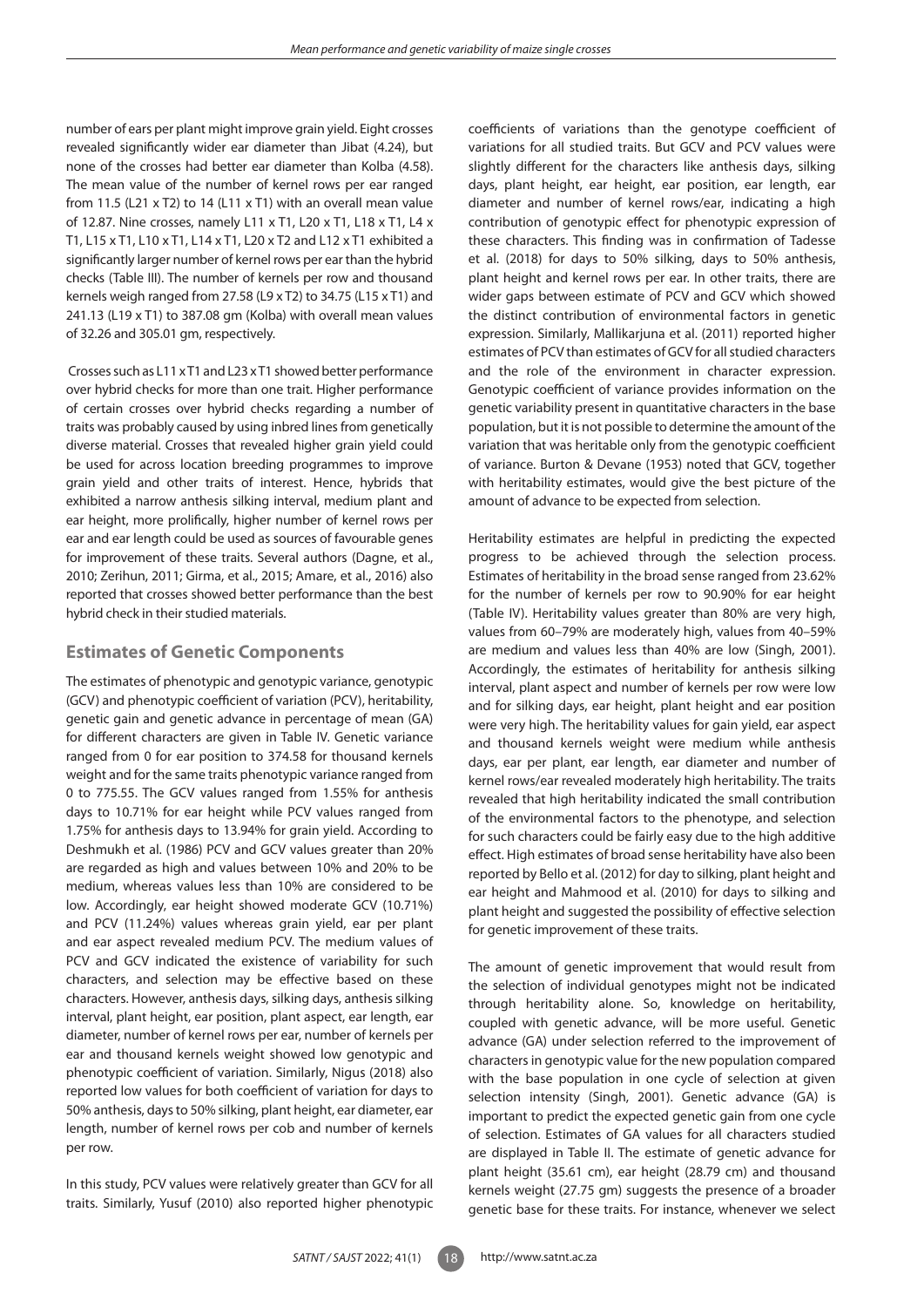the best 5% heavy kernel weight genotypes as parents, the new offspring could be improved by 27.75 g TKW. The traits with high genetic gain indicate the better scope for their selection for genetic improvement whereas traits with low genetic gain signifies there is no significant genetic variability in these traits and may not be useful in future breeding programmes. High heritability estimates together with high estimates of genetic advance expected in the next generation plant height and ear heights indicate the preponderance of additive gene action for the expression of these traits which is fixable in subsequent generations. Heritability due to non-additive gene action could result in a low genetic advance whereas, heritability due to additive gene action would be associated with higher genetic advance (Mallikarjuna, et al. 2011). This also implies that a larger proportion of phenotypic variance has been attributed to genotypic variance, and reliable selection could be made for these traits on the basis of phenotypic expression. On the other hand, days to 50% silking and anthesis, ear position, number of ears per plant, ear length and ear diameter showed high heritability but low genetic advance which implies non-additive gene action dominated and selection for traits may not be effective. A similar finding was reported by Begum et al. (2016) for day to 50% anthesis, days to 50% silking and ear diameter. Genetic advance as a percentage of the mean (GAM) ranged

from 2.05% to 21.07% for anthesis silking interval and ear height, respectively (Table IV). According to Johnson, Robinson & Comstock, (1955), the value of genetic advance as percentage of the mean is categorised as low (< 10%), moderate (10–20%) and high (> 20%). The GAM of ear height is classified as high and grain yield (11.61%), plant height (14.18%), number of ears per plant (13.46%) and ear aspect (12.10%) classified as moderate and the rest classified as low. Nigus (2018) also reported low GMA for day to 50% silking, ear diameter, number of kernel rows per ear and kernels per row. High heritability estimates along with the high genetic advance as per mean is usually more helpful in predicting gain under selection than heritability alone (Johnson, et al*.* 1955).

# **Conclusion**

Analysis of variance revealed the presence of significant variation among the genotypes for all studied traits except for plant aspect. Mean square of entry x location interaction for most of the studied traits was non-significant, indicating that hybrid performance was consistent across locations. Nevertheless, genotype x location interaction was significant for some traits, suggesting further evaluation of selected genotypes over a number of locations. Several better performing maize crosses were identified for most of the studied traits. L11 x T1 and L23 x T1 crosses showed better mean performance over hybrid checks for yield and some yield-related traits. Crosses that revealed higher grain yield could be used for across location breeding programmes to improve grain yield and other traits of interest. The analysis of variability signifies that phenotypic selection for most of the studied traits will be effective. As plant and ear height revealed high heritability coupled with high genetic advance selection may be effective for these three traits.

# **Acknowledgments**

The authors express heartfelt gratitude to Holetta Agricultural Research Center maize breeding staff for hosting the trials and collecting the data. Appreciation is also extended to Ethiopian Institute of Agricultural Research for financial support.

Table IV: Estimation of variance and coefficient of variation, heritability, genetic advance and genetic advance of mean (%) for yield and yield-related traits in maize genotypes

| Trait       | $\overline{\chi}$ | $\sigma_g^2$ | $\sigma_e^2$ | $\sigma$<br>g <sub>1</sub> | $\sigma_p^2$ | h <sub>2</sub> b | GCV (%) | PCV (%) | GA    | GAM (%) |
|-------------|-------------------|--------------|--------------|----------------------------|--------------|------------------|---------|---------|-------|---------|
| GY          | 7,5               | 0,45         | 0,28         | 1,18                       | 1,10         | 40,36            | 8,86    | 13,94   | 0,87  | 11,61   |
| <b>AD</b>   | 104,5             | 2,64         | 0,80         | 0,99                       | 3,33         | 79,22            | 1,55    | 1,75    | 2,98  | 2,85    |
| <b>SD</b>   | 105,2             | 3,29         | 0,83         | 0,84                       | 3,92         | 83,97            | 1,72    | 1,88    | 3,43  | 3,26    |
| ASI         | 1,2               | 0,00         | 0,00         | 0,00                       | 0,00         | 28,57            | 1,86    | 3,49    | 0,02  | 2,05    |
| PH          | 251,1             | 348,62       | 34,78        | 101,31                     | 407,97       | 85,45            | 7,44    | 8,04    | 35,61 | 14,18   |
| EH          | 136,7             | 214,32       | 13,66        | 36,10                      | 235,78       | 90,90            | 10,71   | 11,24   | 28,79 | 21,07   |
| <b>EPO</b>  | 0,5               | 0,00         | 0,00         | 0,00                       | 0,00         | 82,50            | 5,32    | 5,86    | 0,05  | 9,97    |
| EPP         | 1,7               | 0,02         | 0,01         | 0,02                       | 0,03         | 61,54            | 8,32    | 10,60   | 0,23  | 13,46   |
| EA          | 3,1               | 0,06         | 0,03         | 0,08                       | 0,11         | 55,81            | 7,85    | 10,51   | 0,38  | 12,10   |
| PA          | 3,3               | 0,02         | 0,05         | 0,05                       | 0,05         | 30,00            | 3,71    | 6,78    | 0,14  | 4,19    |
| EL          | 15,5              | 0,60         | 0,20         | 0,50                       | 0,90         | 66,48            | 5,01    | 6,14    | 1,30  | 8,42    |
| ED          | 4,3               | 0,02         | 0,01         | 0,01                       | 0,03         | 70,00            | 3,06    | 3,66    | 0,23  | 5,29    |
| <b>KRPE</b> | 12,9              | 0,19         | 0,09         | 0,19                       | 0,30         | 61,16            | 3,34    | 4,28    | 0,69  | 5,40    |
| <b>KPR</b>  | 32,3              | 0,50         | 1,06         | 2,72                       | 2,13         | 23,62            | 2,19    | 4,52    | 0,71  | 2,20    |
| <b>TKW</b>  | 305,0             | 374,58       | 236,83       | 683,54                     | 775,55       | 48,30            | 6,35    | 9,13    | 27,75 | 9,10    |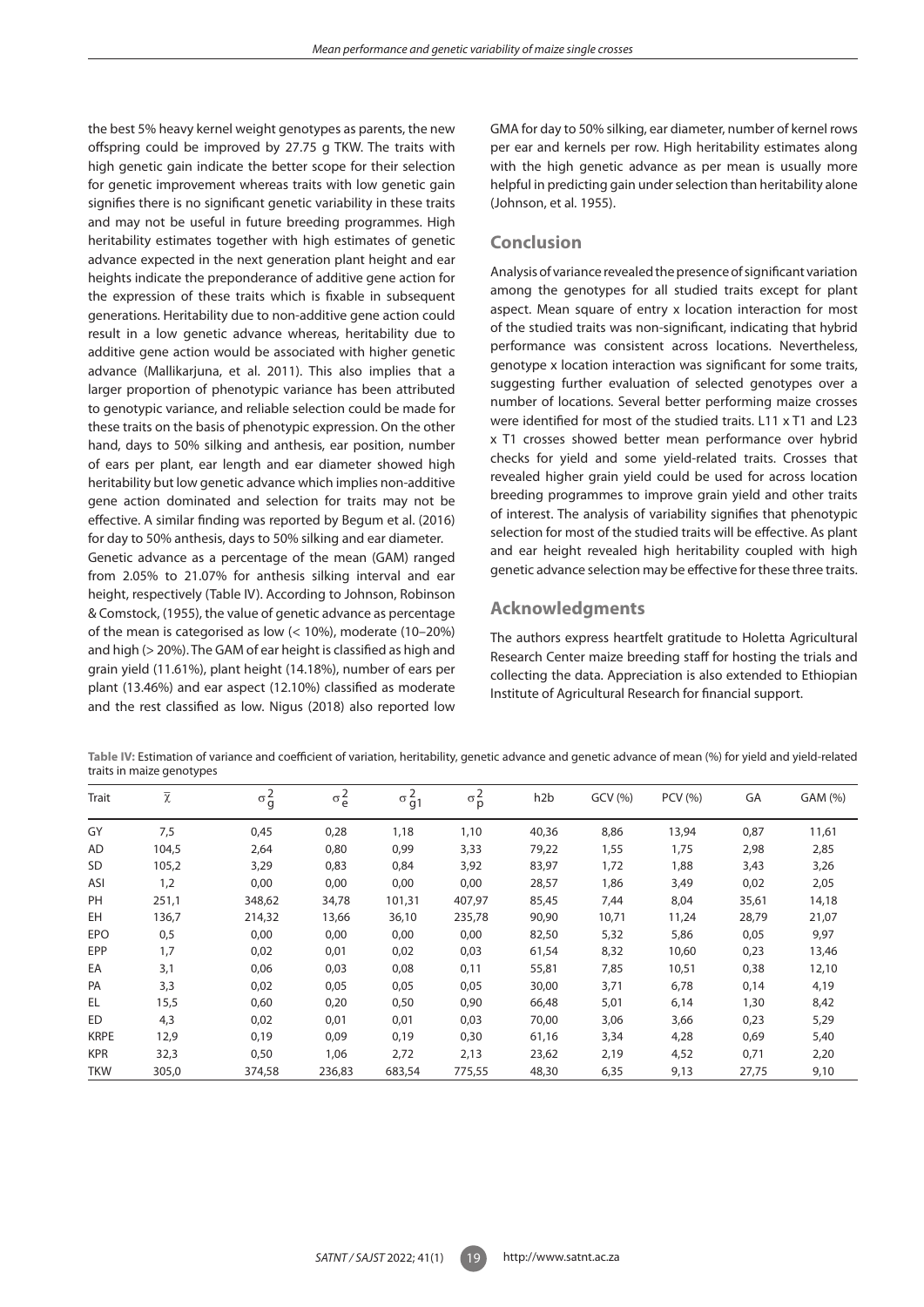### **Dates**

| Received:  | 20/10/2021 |  |  |  |  |
|------------|------------|--|--|--|--|
| Accepted:  | 06/12/2021 |  |  |  |  |
| Published: |            |  |  |  |  |

### **Reference**

- Abadassi, J., 2015, Maize agronomic traits needed in tropical zone. *International Journal of Science, Environment and Technology* 4(2), 371–392.
- Allard, R.W., 1960, Principles of plant breeding. John Willey and Sons. Inc. New York, 485.
- Al-Tabbal, J.A. & Al-Fraihat, A.H., 2012, Genetic variation, heritability, phenotypic and genotypic correlation studies for yield and yield components in promising barley genotypes. J*ournal of Agricultural Science* 4(3), 193. https:// doi.org/10.5539/jas.v4n3p193.
- Aly, R.S. & Hassan, MM., 2011, Combining ability of grain yield and yield components in maize. *Egypt. J. Plant Breed* 15(5), 149–161.
- Amare, S., Dagne, W., Sentayehu, A., 2016, Test cross performance and combining ability of elite highland maize (Zea Mays L.) Inbred Lines at Jimma, South West Ethiopia. *International Journal of Trend in Research and Development* 3(2), 13–26.
- Begum, S., Ahmed, A., Omy, S.H., et al., 2016, Genetic variability, character association and path analysis in maize (Zea mays L.). *Bangladesh Journal of Agricultural Research* 41(1), 173–182. https://doi.org/10.3329/bjar. v41i1.27682.
- Bello, O.B., Ige, S.A., Azeez, M.A., et al., 2012, Heritability and genetic advance for grain yield and its component characters in maize (Zea mays L.). *International Journal of Plant Research* 2(5), 138–145. https://doi.org/10.5923/j. plant.20120205.01.
- Beyene, Y., Mugo, S., Gakunga, J., et al., 2011, Combining ability of maize (Zea mays L.) inbred lines resistant to stem borers. *African Journal of Biotechnology*  10(23), 4759–4766.
- Burton, G.W. & Devane, D.E., 1953, Estimating heritability in tall fescue (Festuca arundinacea) from replicated clonal material 1. *Agronomy Journal* 45(10), 478–481. https://doi.org/10.2134/agronj1953.00021962004500100005x.
- Dagne, W., Vivek, S., Birhanu, T., et al., 2011, Combining ability and heterotic relationships between CIMMYT and Ethiopian maize inbred lines. *Ethiopian Journal of Agricultural Sciences* 21(1-2), 82–93.
- Dagne, W., 2008, Genotypic variability and combining ability of quality protein maize inbred lines under stress and optimal conditions. PhD Dissertation Presented at University of the Free State, South Africa. 300p.
- Demissew, A., 2014, Genetic diversity and combining ability of selected quality protein maize (QPM) inbred lines adapted to the highland agro-ecology of Ethiopia. PhD dissertation presented at University of KwaZulu-Natal, Republic of South Africa.178p.
- Deshmukh, S.N., Basu, M.S., Reddy, P.S., 1986, Genetic variability, character association and path coefficients of quantitative traits in Virginia bunch varieties of groundnut. *Indian Journal of Agricultural Sciences.*
- Dudley, J.W. & Moll, R.H., 1969, Interpretation and use of estimates of heritability and genetic variances in plant breeding 1. *Crop Science* 9(3), 257–262. https:// doi.org/10.2135/cropsci1969.0011183X000900030001x.
- Elmyhum, M., 2013, Estimation of combining ability and heterosis of quality protein maize inbred lines. *African Journal of Agricultural Research,* 8(48), 6309–6317.
- Falconer, D.S. & Mackay, T.F.C., 1996, Introduction to quantitative genetics. 4th Edition, Addison Wesley Longman, Harlow. Harlow, Longman Frankel. 280p.
- Girma, H., Sentayehu, A., Berhanu, T., et al., 2015, Test cross performance and combining ability of maize (Zea Mays L.) inbred lines at Bako, Western Ethiopia. *Glob J Sci Front Res,* 15(4), 1–24.
- Grzesiak, S., 2001., Genotypic variation between maize (Zea mays L.) single-cross hybrids in response to drought stress. *Acta Physiologiae Plantarium* 23(4), 443–456. https://doi.org/10.1007/s11738-001-0055-4.
- Gudeta, N., Dagne, W., Habtamu, Z., 2015, Heterosis and combining ability of highland quality protein maize inbred lines. *Maydica* 60-2015.
- Hailegiorgis, D., Mebrahtom M., Tsige G., 2011, Genetic divergence analysis on some bread wheat genotypes grown in Ethiopia. *Journal Central Euphytica Agriculture* 12(2), 344–352. https://doi.org/10.5513/JCEA01/12.2.922.
- Hallauer, A.R. & Miranda, J.B., 1988, Quantitative genetics in maize breeding. 2nd ed. Iowa state Universality Press. Pp. 1–680.
- Hallauer, A.R. & Sears, J.H., 1973, Change in quantitative traits associated with inbreeding in a synthetic variety of maize. *Crop Sci* 13(3), 327–330. https://doi. org/10.2135/cropsci1973.0011183X001300030012x.
- Ihsan, H., Khalil, I.H., Hidayat-ur-Rahman, N.W., 2005, Genotypic variability for morphological traits among exotic maize hybrids. *Sarhad J Agric* 21(4), 599– 602.
- Johnson, H.W., Robinson, H.F., Comstock, R.E., 1955, Estimates of genetic and environment variability in Soybean. *Agronomy Journal* 47, 314–318. https:// doi.org/10.2134/agronj1955.00021962004700070009x.
- Mahmood, Z., Malik S.R., Akhtar, R., et al., 2004, Heritability and genetic advance estimates from maize genotypes in Shishi Lusht, a valley of Krakurm. *Int J Agric Biol* 6(5), 790–791.
- Mallikarjuna, N.M., Chandrashekhar, H., Shashibhaskar, M.S., et al., 2011, Genetic variability and correlation studies for yield and related characters in single cross hybrids of maize (Zea mays L.). *Current Biotica* 5(2), 157–163.
- MoANR. 2016. Plant Variety Release, Protection and Seed Quality Control Directorate, Crop Variety Register, 19: 318p.
- Mosisa, W., Tuna, H., Abera, W., et al., 2002, Developing low-N tolerant maize varieties for mid-altitude sub-humid agro-ecology of Ethiopia. Integrated Approaches to Higher Maize Productivity in the New Millennium (No. CIS-4176. CIMMYT)
- Murtadha, M.A., Ariyo, O.J., Alghamdi, S.S., 2016, Analysis of combining ability over environments in diallel crosses of maize (Zea mays). *Journal of the Saudi Society of Agricultural Sciences* 17(1), 68–78. https://doi.org/10.1016/j. jssas.2016.01.004.
- Nigus, B. 2018. Genetic variability, heritability, correlation and path coefficient analysis for grain yield and yield component in maize (Zea mays L.) hybrids. *Adv Crop Sci Tech* 6(5), 3–9.
- Nzuve, F., Githiri, S., Mukunya, D.M., et al., 2013, Analysis of genotype x environment interaction for grain yield in maize hybrids. *Journal of Agricultural Science* 5(11), 75. https://doi.org/10.5539/jas.v5n11p75.
- Patterson, H.D. & Williams, E.R., 1976, A new class of resolvable incomplete block designs. *Biometrika* 63, 83––92. https://doi.org/10.1093/biomet/63.1.83.
- Prasanna, B.M., Vasal, S.K., Kassahun, B., et al., 2001, Quality protein maize. *Current Science* 81(10), 1308–1319.
- SAS Institute., 2014, Statistical Analysis System Version 9.3, SAS Institute, Inc. Cary, NC, USA
- Singh, A.K., Mishra, S.P., Parihar, R., 2018, Studies on genetic variability parameters on grain yield and its yield attributing traits in maize (Zea mays L.), *Int J Curr Microbiol App Sci* 7(9), 1261–1266. https://doi.org/10.20546/ ijcmas.2018.709.150.
- Singh, B., 2001, Plant breeding principles and methods, 6th ed. Kalyani Publishers, New Delhi, India. 600p.
- Sleper, D.A. & Poehlman, J.M., 2006, Breeding field crops (No. Ed. 5). Blackwell publishing.
- Tadesse, J., Leta, T., Techale, B., et al., 2018, Genetic variability, heritability and genetic advance of maize (Zea mays L.) inbred lines for yield and yield related traits in southwestern Ethiopia. *Journal of Plant Breeding and Crop Science* 10(10), 281–289. https://doi.org/10.5897/JPBCS2018.0742.
- Tamene, T., Gemechu, K., Hussein, M., 2015, Genetic progresses from over three decades of faba bean (Vicia faba L.) breeding in Ethiopia. *Australian Journal of Crop Science* 9(1), 41–48.
- Tsedeke, A., Bekele, S., Abebe, M., et al., 2015, Factors that transformed maize productivity in Ethiopia. *Food Security* 7(5), 965–981. https://doi.org/10.1007/ s12571-015-0488-z.
- Welsh, J., 1981, Fundamentals of plant breeding and genetics. Jhon Weliey & Sons, New York.
- Yusuf, M., 2010, Genetic variability and correlation in single cross hybrids of quality protein maize (Zea mays L.). *African Journal of Food, Agriculture, Nutrition and Development* 10(2). https://doi.org/10.4314/ajfand.v10i2.53358.
- Zerihun, T., 2011, Genotype x environment interaction and yield stability analysis of maize (Zea Mays L.) in Ethiopia. MSc Thesis Presented at School of Graduate Studies, Jimma University, Ethiopia.